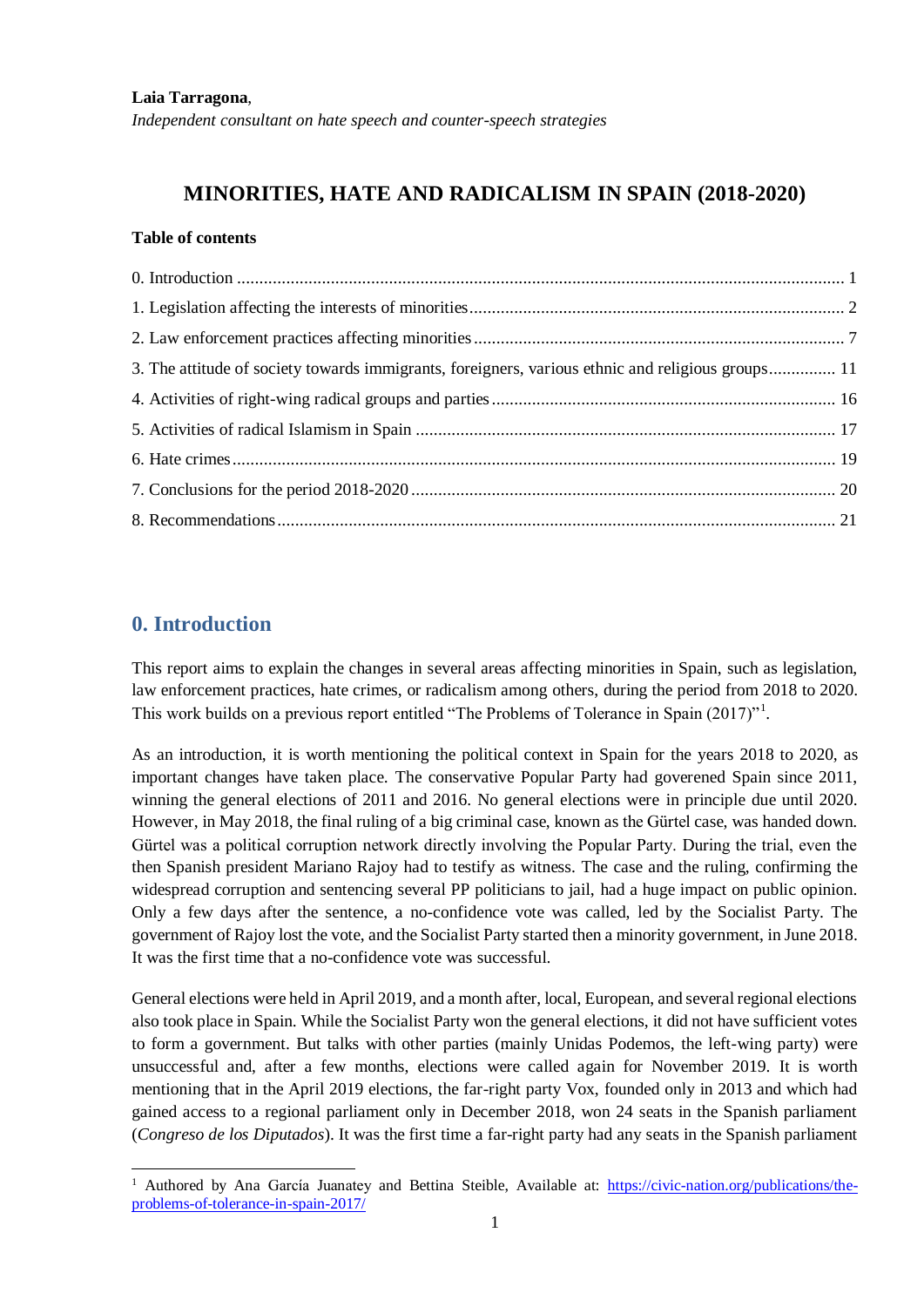since  $1982^2$ .

 $\overline{a}$ 

On 10 November 2019, Spanish citizens voted once more in the general elections. The Socialist Party won again but, as in April, the support of other political forces was needed to be able to form government. This time, talks were fruitful and a coalition government, the first one since the return to democracy<sup>3</sup>, was formed between the Socialist Party and Unidas Podemos. They called themselves "a government of progress".

But again, the far-right Vox more than doubled the results obtained in the April elections, obtaining this time 52 seats in the Spanish parliament. In a matter of months, Vox had gone from having no representation in any Spanish institution to becoming the third most voted party in Spain. This success of Vox put an end to the so-called Spanish exceptionalism.

Finally, in 2020, only a couple of months after the coalition government started to rule, the Covid-19 global pandemic arrived. As it is well known, Spain was one of the most affected countries, and a very harsh lockdown was imposed by mid-March keeping the whole population inside their houses except for essential works that lasted until June. More than 45,000 people have died so far of coronavirus in Spain in 2020. This is having a profound impact on Spain, economically, socially, and politically.

## <span id="page-1-0"></span>**1. Legislation affecting the interests of minorities**

Generally, legislative activity during the period under review (2018-2020) has not been intense in the areas that affect minorities. This has been due to, mainly, two reasons. Firstly, political instability during 2018 and 2019. Temporariness until the coalition government was formed in 2020, and general elections in April and November 2019 (with the corresponding dissolutions of Parliament) made the approval of any legislation difficult. Secondly, the Covid-19 outbreak during 2020 has also meant that the efforts and initiatives have been concentrated mainly in the crisis.

Spain is party to several treaties that are relevant for the rights of minorities, both at international<sup>4</sup> and regional<sup>5</sup> levels. Moreover, as member of the European Union, the EU treaties, among others the EU Charter on fundamental rights, have primacy in Spain, and EU legislation affecting the interests of minorities have been transposed in Spain<sup>6</sup>.

<sup>&</sup>lt;sup>2</sup> A far-right party called Fuerza Nueva had one seat from 1979 to 1982.

<sup>&</sup>lt;sup>3</sup> After the dictator Francisco Franco died in 1975, Spain started a transition towards democracy. The first elections after the dictatorship were held in 1977.

<sup>4</sup> International Convention on the Elimination of All Forms of Racial Discrimination, Universal Declaration of Human Rights, International Covenant on civil and political rights, Convention on the elimination of all forms of discrimination against women, Convention on the Rights of Persons with Disabilities, International Labour Organization Discrimination (Employment and Occupation) Convention, 1958 (No. 111), 1948 Convention on the prevention and punishment of the crime of genocide, UNESCO Convention against discrimination in education, the Rome Statute on the International Criminal Court, and since 2018 the 1961 Convention on the reduction of statelessness.

<sup>&</sup>lt;sup>5</sup> European Convention for the Protection of Human Rights and Fundamental Freedoms, European Charter for Regional or Minority Languages and Framework Convention for the Protection of National Minorities.

 $6$  Mainly, the Council Directive 2000/43/EC of 29 June 2000 implementing the principle of equal treatment between persons irrespective of racial or ethnic origin. The Council Directive 2000/78/EC of 27 November 2000 establishing a general framework for equal treatment in employment and occupation, and the Council Framework Decision 2008/913/JHA of 28 November 2008 on combating certain forms and expressions of racism and xenophobia by means of criminal law.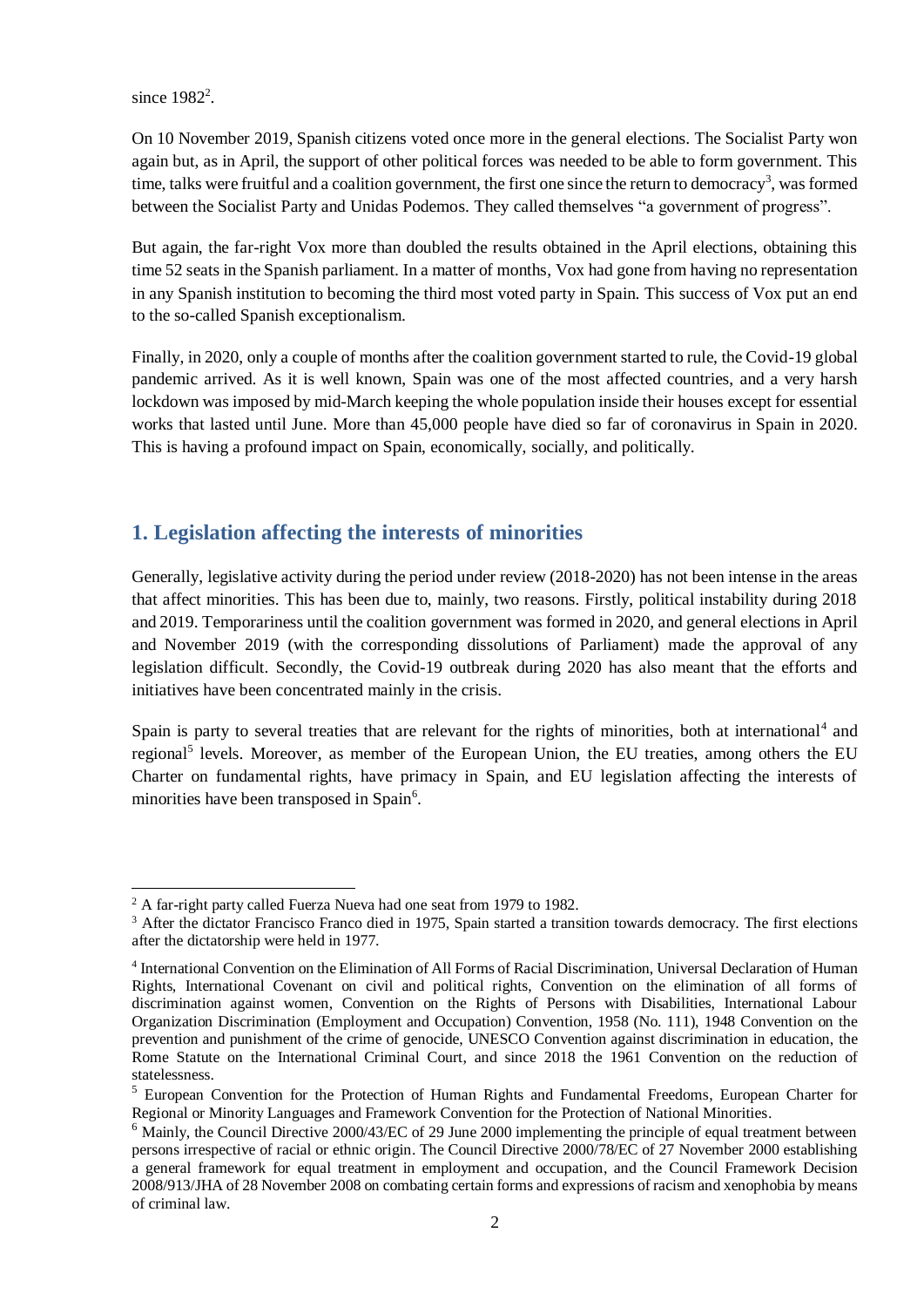This section will focus on legislation at national level in Spain, but it is worth noting that legislation at regional level also exists and has effects in the rights of minorities. Regional legislation falls beyond the scope of this report.

#### **Anti-discrimination legislation**

Spain currently lacks a comprehensive anti-discrimination law. While attempts have been made to approve such law in 2011 and 2018, so far the legal framework remains fragmented. As such, it does not ensure an acceptable protection against discrimination, as it has been repeatedly denounced by different international instances<sup>7</sup>. Such comprehensive legislation would ensure that all forms of discrimination (not only the most serious ones foreseen in the Criminal Code) are included, and therefore can also have legal protection. Currently, acts such as the refusal to rent a home to someone on the grounds of their ethnic origin, for example, are not contemplated, cannot be prosecuted, and no sanctions are in place.

As indicated, the Comprehensive Bill for Equal Treatment and Non-discrimination was proposed in Parliament in 2018 but was automatically withdrawn with the dissolution of the Parliament in advance to the general elections in 2019. Therefore, the proposal needs to be re-introduced once again. In 2020, the current government expressed the intention to approve it in the near future $8$ .

Nowadays, anti-discrimination provisions are contained, mainly, in the Spanish Constitution of 1978 and Law 62/2003 on Fiscal, Administrative and Social Measures<sup>9</sup>. Article 14 of the Constitution provides that all Spanish are equal, and it prohibits discrimination on any "personal or social condition or circumstance". Law 62/2003, which transposed EU Directives on equality  $2000/43^{10}$  and  $2000/78^{11}$ , forbids direct and indirect discrimination on the grounds of "racial or ethnic origin, religion or beliefs, disability, age or sexual orientation", and establishes the possibility of positive action on the grounds of racial and ethnic origin. While it does not establish a general compensation and fines system for all discrimination cases, it does so specifically for the field of employment. It needs to be noted that the transposition of the EU Directives has been "minimal"<sup>12</sup>.

This Law 62/2003 also foresees the creation of the Council for the Elimination of Racial or Ethnic Discrimination (CERED), to assist victims of discrimination, promote measures to ensure equality and to conduct research. However, this body has never been fully operational. Although since 2018, with the appointment of a new chair, it has been somehow strengthened (by having an allocated budget and approving its 2019 Work Plan), several international organisations urged Spain to create a fully independent and operational equality body. This was foreseen in the draft Comprehensive Bill for Equal Treatment and Non-discrimination.

Additionally, Law 19/2007 against violence, racism, xenophobia and intolerance in sport contains specific measures applicable to the field of sports activities. A draft law was introduced in 2017 in the Spanish Parliament to amend Law 19/2007 with the aim of eliminating homophobia, biphobia and transphobia in sport. In June 2020, one of the Parliament's chamber (the Senate) approved the draft law, so it is now waiting to receive the final approval by the other chamber, the Congress.

l

<sup>7</sup> <https://rm.coe.int/5th-op-spain-en/16809fdd58>

<sup>8</sup> [https://www.europapress.es/sociedad/noticia-espana-compromete-onu-mejorar-proteccion-migrantes-refugiados](https://www.europapress.es/sociedad/noticia-espana-compromete-onu-mejorar-proteccion-migrantes-refugiados-aprobar-ley-igualdad-trato-20200716171626.html)[aprobar-ley-igualdad-trato-20200716171626.html](https://www.europapress.es/sociedad/noticia-espana-compromete-onu-mejorar-proteccion-migrantes-refugiados-aprobar-ley-igualdad-trato-20200716171626.html)

<sup>9</sup> <https://www.boe.es/eli/es/l/2003/12/30/62>

<sup>&</sup>lt;sup>10</sup> Council Directive 2000/43/EC of 29 June 2000 implementing the principle of equal treatment between persons irrespective of racial or ethnic origin

<sup>&</sup>lt;sup>11</sup> Council Directive 2000/78/EC of 27 November 2000 establishing a general framework for equal treatment in employment and occupation

<sup>&</sup>lt;sup>12</sup> <https://www.equalitylaw.eu/downloads/5227-spain-country-report-non-discrimination-2020-1-56-mb>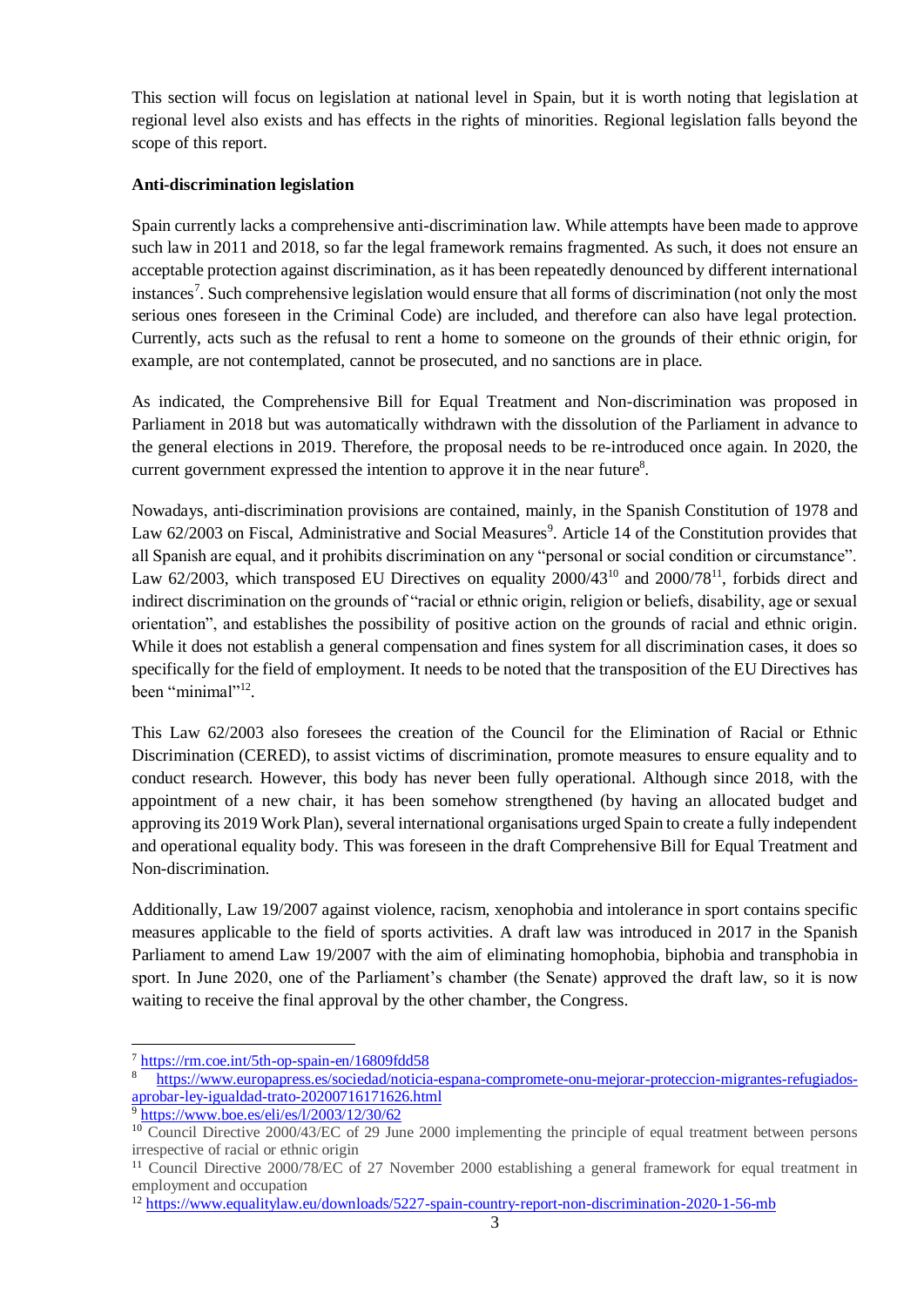Anti-discrimination provisions are also found in several laws: the Statute of Workers, which generally prohibits discrimination against any employee (article 4.2) and provides that discriminatory provisions in contracts, agreements or regulations are null and void (article 17); the Foreigners Law 4/2000, that refers to acts of discrimination (article 23); Law 6/2002 of political parties, which establishes that any political party that promotes, justifies or excuses the exclusion or persecution of persons on discriminatory grounds is to be declared illegal (article 9.2); and the Organic Law 7/1980 on religious freedom, which provides that religious beliefs may not constitute a reason for inequality or discrimination before the law, nor may be alleged to prevent anyone from performing any work, activity, responsibility or public office (article 1).

Finally, the Criminal Code must also be mentioned as it contains important anti-discriminatory provisions: it establishes discrimination on certain grounds (among others, ethnic origin, race or nationality, ideology, religion or beliefs, etc.) as an aggravating circumstance (article 22.4), it punishes the act of treating a person in a humiliating way, badly affecting his or her moral integrity (article 173), it punishes with prison serious discrimination on those grounds, in employment (article 314), it makes it a criminal offence to incite discrimination (article 510) and to deny benefits or provision of services on discriminatory grounds (articles 511 and 512), and it declares illegal those associations that promote or incite, hostility, discrimination or violence against other people or groups on discriminatory grounds (articles 515 to 517).

The Spanish government is also intent on passing a law on LGTBI equality at state level (similar laws exist in several regions but not all). A draft bill was presented in the Spanish Parliament in 2017, although it was withdrawn as a result of the Parliament's dissolution in advance to the general elections of 2019. Likewise, there are discussions regarding a new law to protect transgender people, although there is heated debate among the two parties forming the coalition government.

#### **Migration legislation**

The Organic Law 4/2000 on the rights and freedoms of foreigners in Spain and their social integration (known as Foreigners Law) is the main piece of legislation that governs migration-related matters in Spain. It recognises the rights and obligations of foreigners as well as the requirements and procedures for entry, stay and work in the country. A substantial reform took place in 2009, by means of the Organic Law 2/2009. It extended the rights of irregular migrants (for example, the right to assemble, to strike, to free education, and to free legal protection, among others), in accordance with the rulings of the Constitutional Court. On the other hand, it introduced some restrictive measures. For example, it revised family reunification policies, introduced higher fines for employers of irregular migrants, and increased the time of administrative detention. In February 2020, the Spanish government expressed their intention of reforming the current Foreigners Law, but no further steps have been made in this regard.

As indicated in the 2017 report<sup>13</sup>, in the year 2012, universal health access was restricted in Spain through Royal Decree-Law 16/2012. Irregular migrants lost the right to access the health system, except for cases of urgency. However, in 2018, the right to free health care was re-established in Spain through the approval of the Royal Decree-Law 7/2018 on universal access to the health system.

While this has been the most important development in the last years in migration-related legislation, other developments have taken place in the period under review. Firstly, in 2018, the area of migration was included again as a Ministry by the new Spanish government. In 2012, it had been relegated to a general directorate within the Ministry of Employment and Social Security. In 2018, the Ministry of Inclusion, Social Security and Migrations was created, with a State Secretariat for Migration. This is an indication of the salience the Spanish government grants to the area of migration. Secondly, in November 2018, the

 $\overline{a}$ <sup>13</sup> García Juanatey, A. and B. Steible (2017) "The Problems of Tolerance in Spain (2017). Available at: Available at: <https://civic-nation.org/publications/the-problems-of-tolerance-in-spain-2017/>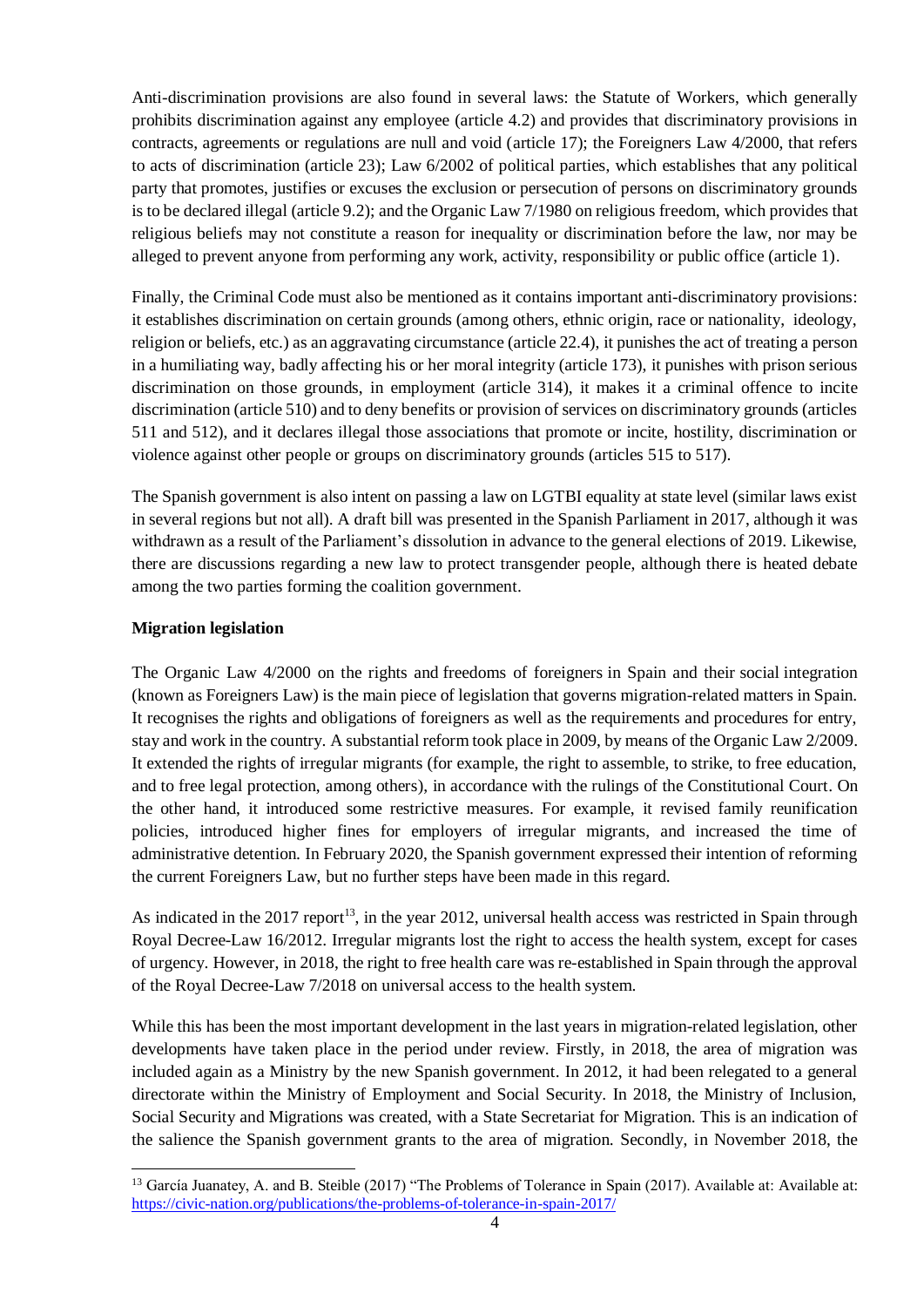international 1961 Convention on the Reduction of Statelessness was ratified by the Spanish government. Furthermore, the Spanish government announced in 2018 that it would recover the Fund for the Integration, Reception and Education Support of Immigrants, which had been deleted in 2012. In effect, in 2019 a budget of 70 million Euros was granted to the Fund by means of Royal Decree-Law 8/2019 on urgent measures for social protection and against precarious work in the working day.

Finally, in 2020, a number of measures were taken during the Covid-19 lockdown in Spain. Firstly, the approval of Royal Decree-Law 13/2020 adopting urgent measures in the field of agricultural employment, to loosen requirements for temporary employment in the agricultural sector. Migrants with work and residence permits that had expired between March and June 2020, and foreign youngsters between 18 to 21 years old could benefit from the flexibility measures approved $14$ . Likewise, an automatic extension for 6 months of the temporary residence and work permits that expired during the lockdown or 90 days before<sup>15</sup> was also approved.

#### **Legislation aimed at combating hate crimes**

The Spanish Criminal Code<sup>16</sup> contains a range of articles that make hate expressions and hate actions a criminal offence. Generally, when a criminal offence is committed by reason of discrimination ("*for racist or anti-Semitic reasons, or another kind of discrimination related to ideology, religion or belief of the victim, ethnicity, race or nation to which he[/she] belongs, his[/her] sex, sexual orientation or identity, and grounds related to gender, illness or disability*"), this is considered to be an aggravating circumstance (article 22.4).

In 2015, a reform of the Criminal Code took place. One of the fundamental changes was the amendment of article 510 concerning hate speech. This provision penalises public incitement to violence, hatred or discrimination, due to racism, antisemitism, or other related to ideology, religion or beliefs, family situation, belonging to an ethnic group, race or nation, national original, sex, sexual orientation or sexual identity, gender, illness or handicap; the infringement of the dignity of people through actions involving humiliation, contempt or disparagement on those same grounds; and the public denial, trivialisation and glorification of crimes of genocide, crimes against humanity or against persons protected in armed conflicts, only if they promote or encourage a climate of violence, hostility, hatred or discrimination.

Other provisions in the Criminal Code also regulate hate crime, making a criminal offense threats intended to frighten members of certain groups (among others, ethnic, cultural or religious group) (article 170); the denial, by someone in a public service or in the exercise of professional or business activities, of a benefit to which a person is entitled, on discriminatory grounds (among others ethnicity, national origin, sexual orientation) (articles 511 and 512); organizations that are intended to commit criminal offences or to promote or incite to hatred, hostility or discrimination (article 515); genocide (article 607).

While the 2015 reform of the Criminal Code was welcome, the European Commission against Racism and Intolerance (ECRI) has also issued several criticisms to the regulation<sup>17</sup>. Mainly, the grounds of colour, language, citizenship and gender identity should be included in all relevant provisions, it should criminalise the support for groups that promote racism, as well as all racial discrimination in the exercise of a public office or occupation (and not only when denying a benefit).

l

 $14$  In the case of foreign youngsters between 18 to 21 years old that worked in the agricultural sector during the lockdown have been granted a residence and work permit of 2 years.

<sup>15</sup> <https://www.boe.es/buscar/doc.php?id=BOE-A-2020-5141>

<sup>16</sup> <https://www.boe.es/buscar/act.php?id=BOE-A-1995-25444&tn=1&p=20190302>

<sup>&</sup>lt;sup>17</sup> <https://rm.coe.int/fifth-report-on-spain/16808b56c9>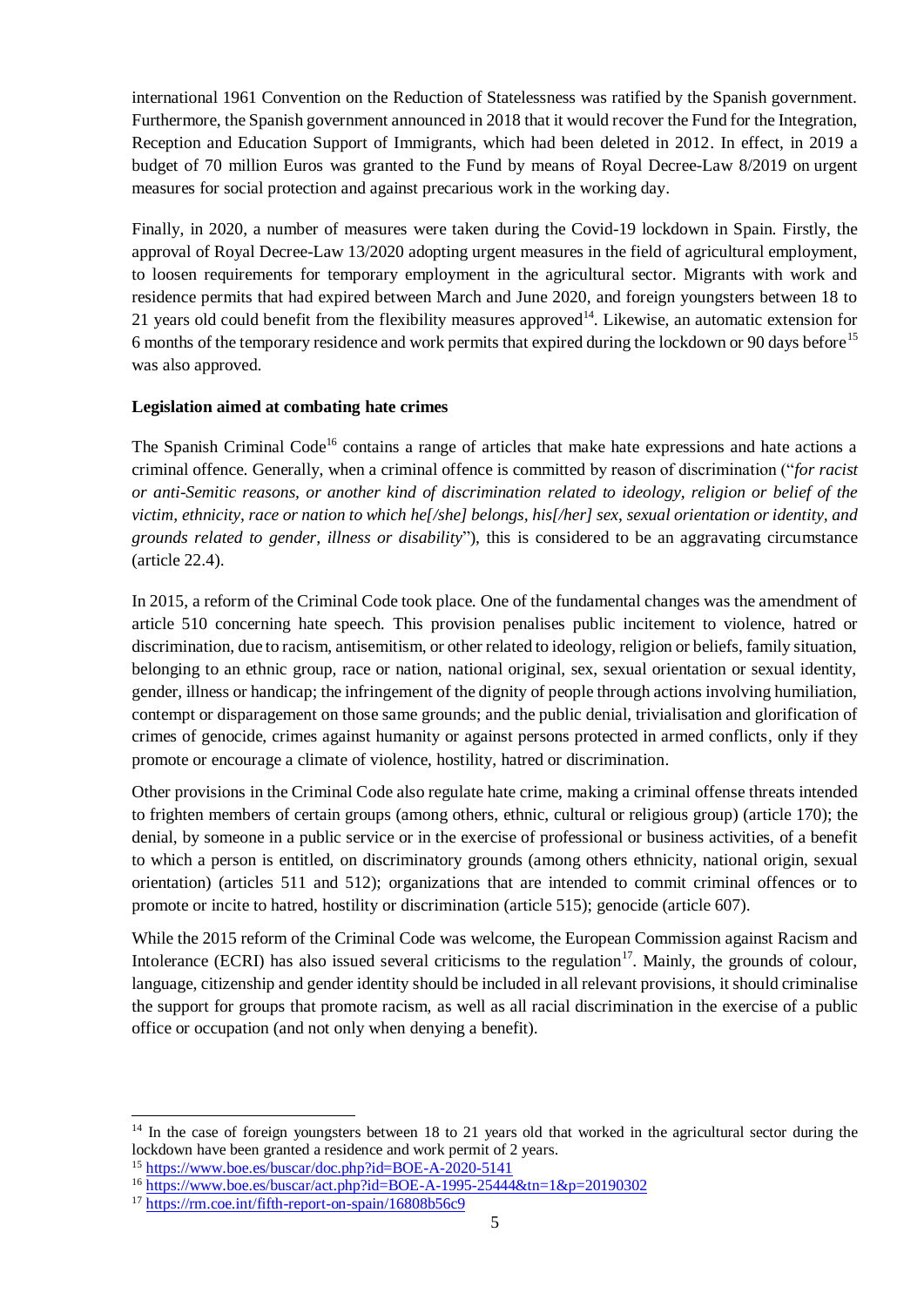No legislative developments have occurred during the period under review (2018-2020). However, it is worth mentioning the official memo (Circular 7/2019<sup>18</sup>) adopted by the Spanish Prosecutor in May 2019 with guidelines on the interpretation of hate crime under article 510 of the Criminal Code. As explained above, discrimination on the grounds of ideology is included in article 22.4 as an aggravating circumstance, as well as in article 510 as one of the discriminatory grounds. The memo argues that any ideology is protected, without considering the moral ethics of such ideology. Therefore, it says, an attack against someone of Nazi ideology, or even the incitement to hatred against such group, could be considered as hate crime. This raised the alarms and was criticised by many human rights organisations and legal experts. Another important aspect of the memo is that it highlights the importance to prove the intention of the individual at the time of sending the message that can be considered as hate speech.

Finally, in October 2020, the left-wing party Unidas Podemos, currently party to the government coalition, filed an initiative in Parliament concerning the "Prevention of spread of hate speech in the digital space". Among other measures, the initiative proposes that technological platforms must delete those hateful contents before 24 hours, or one hour in case the victims are minors. So far, it is only an initiative to be debated in Parliament.

#### **Discriminatory legislation affecting minorities**

The legislation concerning anti-discrimination, migration and hate crimes is far from flawless and has received recommendations for improvement from several international organisations many times, such as the ECRI. In addition to those faults, there are some measures that are considered as discriminatory in themselves.

Firstly, article 14 of the Spanish Constitution<sup>19</sup> establishes that "*Spaniards are equal before the law and may not in any way be discriminated against on account of birth, race, sex, religion, opinion or any other personal or social condition or circumstance*". Thus, the Spanish Constitution does not formally grant equal rights to all individuals, but just to Spanish citizens.

Secondly, the Foreigners Law has also been the target of much criticism. One of the provisions that are considered discriminatory is the one concerning the detention of irregular migrants in specific detention centres (articles 60 to 62). This practice of detaining without having committed any crime (the irregularity is an administrative issue rather than a crime) contravenes human rights. Likewise, the specific regulation of such detention centres is quite vague. In addition to the discriminatory nature of the provision itself, a more detailed review of the issues arising in their functioning can be read in the following section.

Thirdly, another relevant point to note is that anti-discrimination legislation, as well as hate crime provisions, do not specifically include anti-Gypsyism as one of the grounds of bias. This ends up resulting in a lower detection of discrimination on this ground, thus preventing the effective protection of Roma people against discrimination. It has been recommended by international organisations that this is specifically included in the relevant legislation<sup>20</sup>.

On the other hand, it is to be highlighted that, as explained above, the discriminatory legislation that prevented irregular migrant to access health care was repealed in 2018 by Royal Decree-Law 7/2018 on universal access to the health system.

 $\overline{a}$ 

<sup>&</sup>lt;sup>18</sup> [https://www.boe.es/diario\\_boe/txt.php?id=BOE-A-2019-7771](https://www.boe.es/diario_boe/txt.php?id=BOE-A-2019-7771)

<sup>&</sup>lt;sup>19</sup> <https://www.boe.es/legislacion/documentos/ConstitucionINGLES.pdf>

<sup>20</sup> <https://rm.coe.int/5th-op-spain-en/16809fdd58>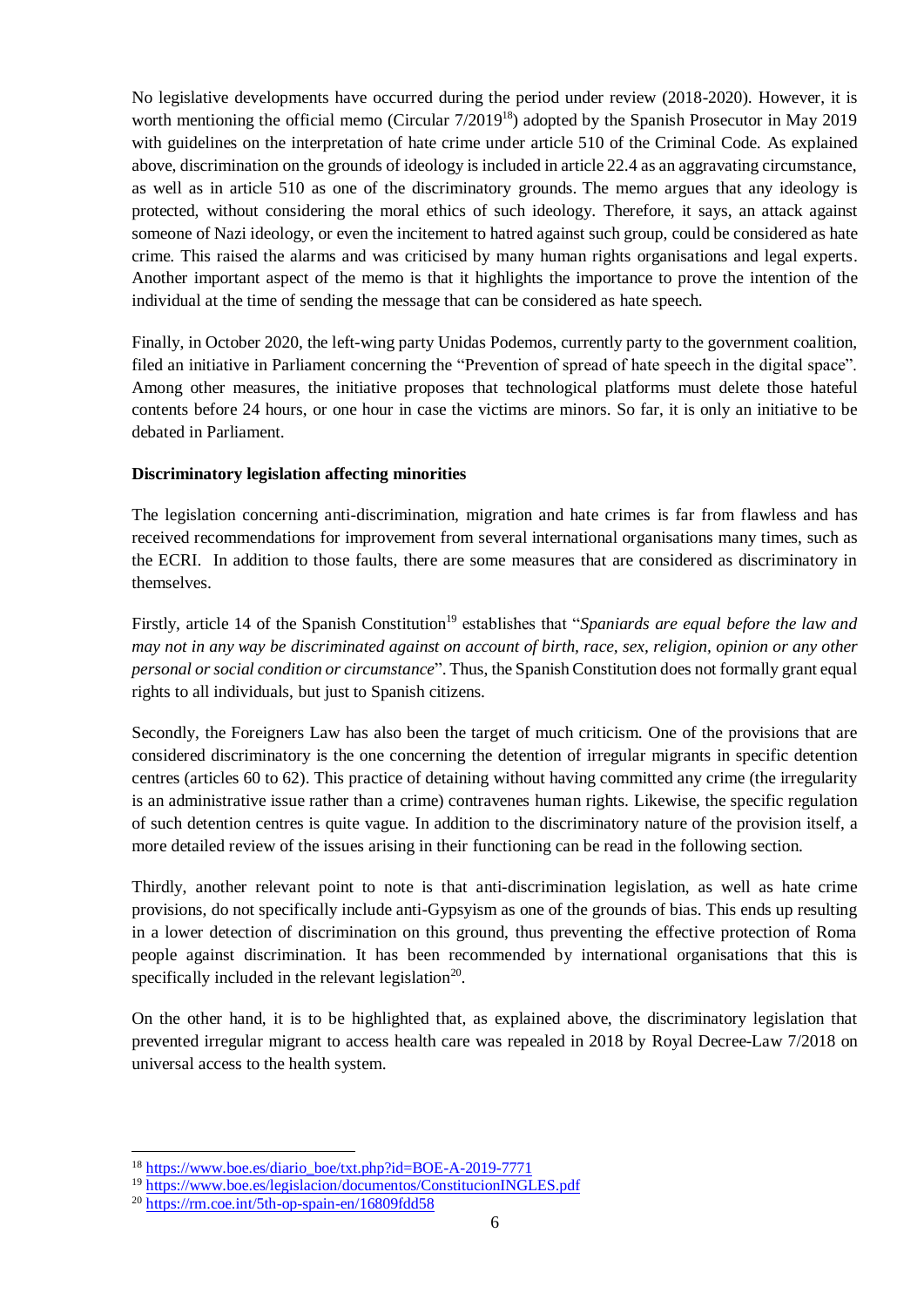## <span id="page-6-0"></span>**2. Law enforcement practices affecting minorities**

#### **Implementation issues**

While equality is enshrined in the Spanish Constitution and in other pieces of legislation, as referred in the previous section, its enforcement is far from perfect. On the contrary, the implementation of antidiscrimination y and hate-related legislation in Spain has important issues. One of the fundamental causes is the lack, nowadays, of a comprehensive anti-discrimination law. Likewise, while the relevant EU Directives have mostly been transposed into the Spanish system (mainly by Law 62/2003), some articles have been left out or not fully reflected in the Spanish law. This has been criticised by the corresponding bodies, such as ECRI, or the country reports of the network of legal experts<sup>21</sup>. For example, sanctions or compensations for discrimination are established only for the case of employment, but not for other areas such as education or employment. The approval, in the future, of a comprehensive equality and antidiscrimination law, would most likely solve this issue.

Generally, the number of cases that are brought to court in Spain for discrimination issues is low, as has been observed by  $ECRI^{22}$ . As referred to in the 2017 report, this is due to several issues, such as the bureaucracy and lack of compensation system, double victimization, lack of sufficient training of law enforcement authorities, and the lack of comprehensive legal framework, as well as lack of trust towards authorities. All this clearly results in underreporting of cases. Furthermore, there is no disaggregated data on the administration of justice, which makes it difficult to know the number of cases that have racial discrimination as an aggravating circumstance.

#### **Discriminatory practices**

Many NGOs have denounced the persistence of discriminatory practices in Spain. The practice of ethnic profiling, the existence of immigrant detention centres, certain practices regarding unaccompanied migrant children, or the practices in the Spanish Southern border, are the main ones.

Ethnic profiling by the police is a generalised discriminatory practice in Spain. While the Security Law of 2015 establishes the principle of no-discrimination in the identity checks (article 16.1), this is not what happens in practice. The police can carry out identity checks with no reason, and in most cases it is used against minority groups. A research carried out in Catalonia found that on average, a foreign-looking person is seven times more likely to be stopped by the police than a Spanish-looking one, and a Roma person is ten times more likely to be stopped than a white person<sup>23</sup>. The harm of ethnic profiling is multiple. Firstly, it has an emotional and psychological effect on the person who suffers it, it is stigmatizing, and it increases distrust towards the policy<sup>24</sup>. Moreover, on many occasions the identity check is accompanied with degrading treatment, as was the case of Zeshaan Muhammad, a youngster of Pakistani origin who denounced that he had been subjected to ethnic profiling and was told that it was because "you are black". A ruling on this (case Zeshaan Muhammad vs Spain<sup>25</sup>) is pending by the European Court of Human Rights. In some cases, it comes with mistreatment and police abuse. In extreme cases, it has even led to physical harm. In 2018, Mame Mbaye, a migrant street vendor, died of a heart attack while running away from the

 $\overline{\phantom{a}}$ 

<sup>21</sup> <https://www.equalitylaw.eu/downloads/5227-spain-country-report-non-discrimination-2020-1-56-mb>

<sup>22</sup> <https://rm.coe.int/fifth-report-on-spain/16808b56c9>

<sup>23</sup> <https://www.paraddepararme.org/assets/img/informe2018-es.pdf>

<sup>&</sup>lt;sup>24</sup> <http://rightsinternationalspain.org/uploads/publicacion/1965aea9b1460b14f2afe5f0c9a17e1b90f0f689.pdf> 25

[https://hudoc.echr.coe.int/eng#{%22fulltext%22:\[%22zeshan%22\],%22documentcollectionid2%22:\[%22GRANDC](https://hudoc.echr.coe.int/eng#{%22fulltext%22:[%22zeshan%22],%22documentcollectionid2%22:[%22GRANDCHAMBER%22,%22CHAMBER%22,%22COMMUNICATEDCASES%22],%22itemid%22:[%22001-179961%22]}) [HAMBER%22,%22CHAMBER%22,%22COMMUNICATEDCASES%22\],%22itemid%22:\[%22001-](https://hudoc.echr.coe.int/eng#{%22fulltext%22:[%22zeshan%22],%22documentcollectionid2%22:[%22GRANDCHAMBER%22,%22CHAMBER%22,%22COMMUNICATEDCASES%22],%22itemid%22:[%22001-179961%22]}) [179961%22\]}](https://hudoc.echr.coe.int/eng#{%22fulltext%22:[%22zeshan%22],%22documentcollectionid2%22:[%22GRANDCHAMBER%22,%22CHAMBER%22,%22COMMUNICATEDCASES%22],%22itemid%22:[%22001-179961%22]})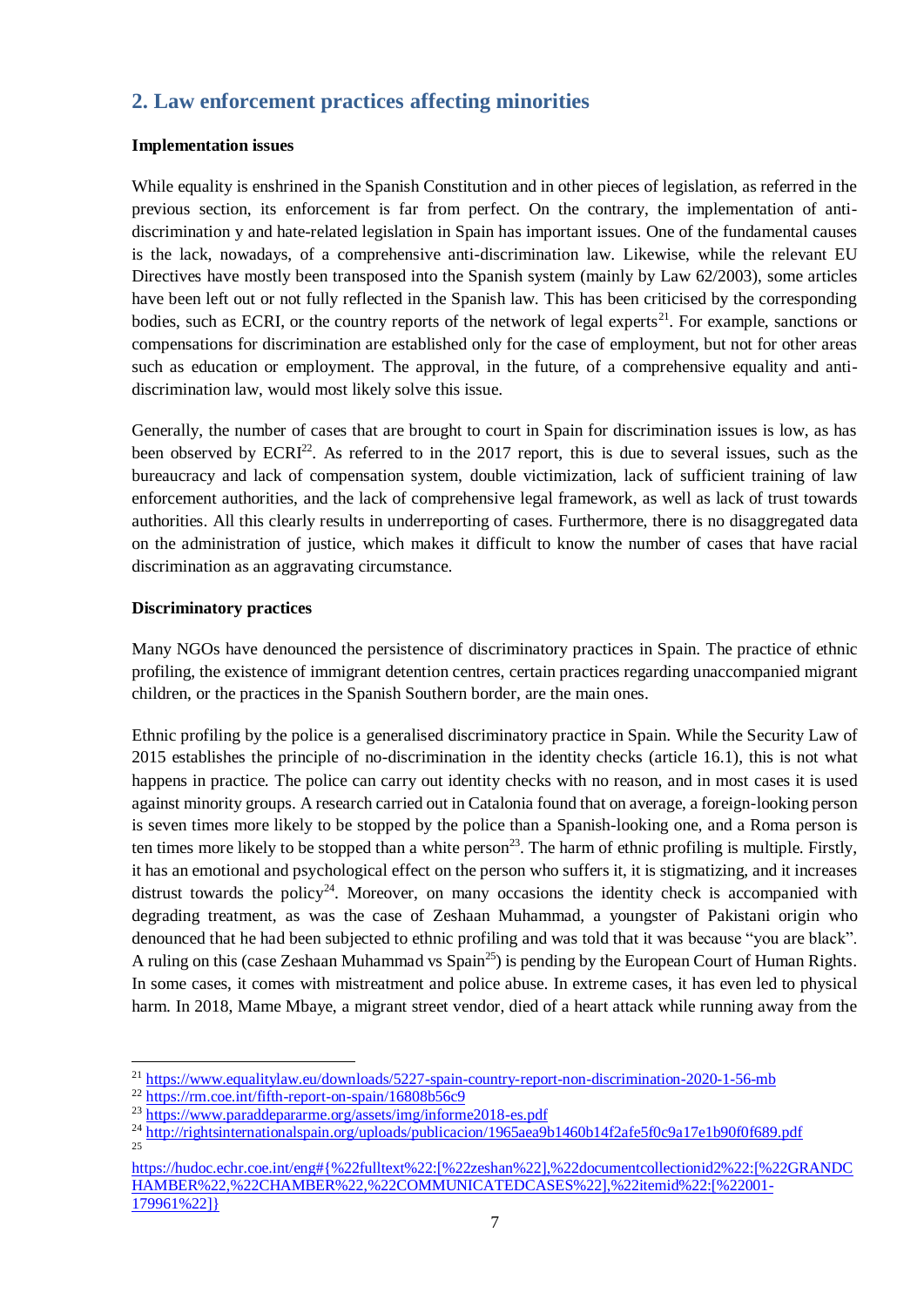police in Madrid. Finally, some NGOs reported that ethnic profile had increased during the lockdown for the Covid-19 pandemic in Spain<sup>26</sup>.

The existence and functioning of the Immigration Detention Centres (known as CIE) are also cause of great concern. Civil society organizations have repeatedly demanded their closure. People who have committed no criminal offence (but an administrative one) are detained in those facilities, which in practice function like a prison. While the maximum time of detention is 60 days, there is great concern also regarding the conditions of the detention, which do not comply with the legal requirements. There have been complaints for inhumane treatment and cases of aggressions, lack of adequate medical assistance, or deficiencies in terms of space, water or toilets, among other $^{27}$ .

Children care centres where unaccompanied minor children live are also worrisome. The facilities are generally overcrowded and there is a general lack of resources. There have even been reports of cases of violence from security officers at some centres $^{28}$ .

Likewise, unaccompanied migrant children are often subjected to age assessment procedures that are both unreliable (for example, it is common to do a wrist X-ray, which has a margin of error of 4 years) and humiliating (invasive genital examinations are common). The Committee on the Rights of the Child has determined in September 2020 that the procedures of age assessments violate the Convention on the Rights of the Child<sup>29</sup>. Moreover, the outcome of this is of fundamental importance, since if a minor is determined to be an adult by such procedures, he or she is left out of the children's protection system.

On the other hand, the Foreigners Law (article 35.7) provides that unaccompanied migrant children are granted residence permit. However, until March 2020, this permit did not grant permission to work. In Spain, 16 is the minimum age to work, but foreigners must have a work permit. Therefore, migrant children from 16 to 18 were prevented to work. The issue arose when they ceased to be underage and had to renew their residence permit. With no previous work experience, the requirements to do that were exceedingly difficult to comply with. Being adults, they were left out of the protection system, resulting in many youngsters living in the street and falling into marginalisation. However, in March 2020, the government issued an instruction<sup>30</sup> clarifying that the residence permit does include the work permit, thus eliminating this difference between Spanish children and non-Spanish children.

Finally, discriminatory practices take place at the Southern border. Pushbacks of people trying to reach Spanish territory in Ceuta and Melilla are quite common. With this, the possibility of applying for asylum is severely damaged. Civil society organizations have been denouncing this for years and claiming for an end to such refoulment practices, but this has become even more unlikely after the recent sentence of the ECHR. While in 2017 the ECHR had condemned Spain for such practice, the case was referred to ECHR Grand Chamber, who ruled in February 2020 in favour of the Spanish authorities. In this case, the ECHR decided that no rights had been violated by Spain, thus endorsing the practice of pushbacks, and breaking the principle of non-refoulment. The court argued that "*the applicants placed themselves in an unlawful situation*" and that they "*chose not to use the legal procedures which existed in order to enter Spanish territory lawfully*". The reality, however, is that Moroccan border guards prevent migrants from reaching the asylum office, and thus there is no access to such legal procedures<sup>31</sup>. In another tragic example of

 $\overline{\phantom{a}}$ 

30

<sup>26</sup> <https://sosracismo.eu/sos-racisme-catalunya-abuso-policial-covid-19/>

<sup>&</sup>lt;sup>27</sup> <https://www.asylumineurope.org/reports/country/spain/conditions-detention-facilities>

<sup>&</sup>lt;sup>28</sup> <http://www.fundacionraices.org/wp-content/uploads/2018/01/Alternative-report-executive-summary.pdf>

<sup>&</sup>lt;sup>29</sup> <https://www.ohchr.org/EN/NewsEvents/Pages/DisplayNews.aspx?NewsID=26375&LangID=E>

[http://extranjeros.inclusion.gob.es/ficheros/normativa/nacional/instrucciones\\_sgie/documentos/2020/report\\_final\\_20](http://extranjeros.inclusion.gob.es/ficheros/normativa/nacional/instrucciones_sgie/documentos/2020/report_final_200305_Instruccion_MENAS.pdf) [0305\\_Instruccion\\_MENAS.pdf](http://extranjeros.inclusion.gob.es/ficheros/normativa/nacional/instrucciones_sgie/documentos/2020/report_final_200305_Instruccion_MENAS.pdf)

<sup>&</sup>lt;sup>31</sup> <http://www.migreurop.org/article2954.html?lang=fr#nb1>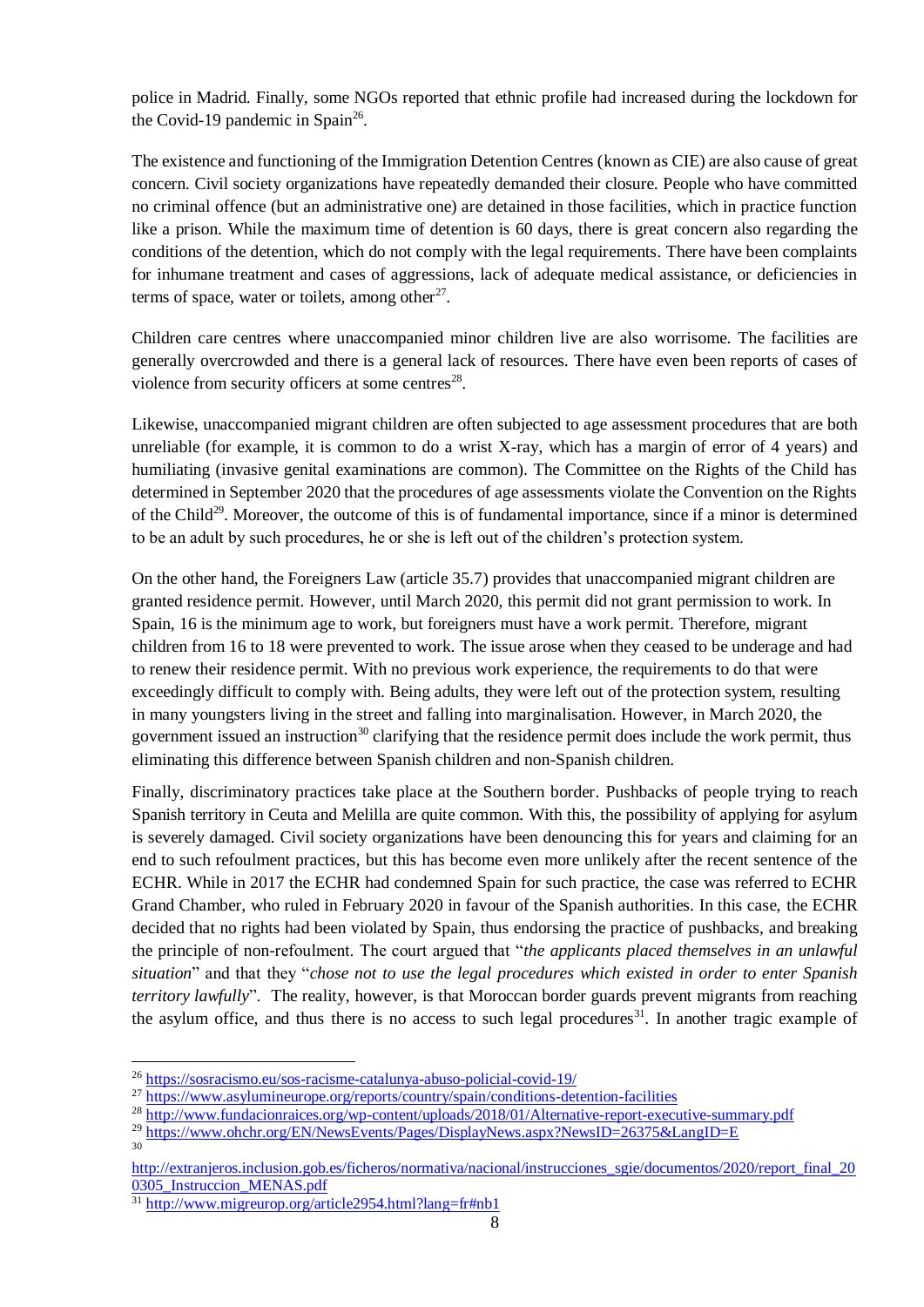violence at the border, in 2014 the Spanish police used tear gas and fired rubber bullets against a group of migrant people that were swimming trying to reach Spanish shores in Ceuta. As a result, 15 people drowned, and 23 were returned to Morocco without any legal procedure. After years of court proceedings (the case was closed and reopened three times), the court finally filed the case in 2020, with no responsibility declared for the Spanish authorities or the agents involved, and without any compensations for the victims or their families $32$ .

### **Anti-discrimination practices and measures**

Firstly, a number of bodies were created by law (some in accordance with EU directives) to ensure equality and non-discrimination in Spain. The main ones are the Council for the Elimination of Racial or Ethnic Discrimination (which seems to have become more operational after 2018), and the attached Network of Centres of Assistance for Victims of Racial or Ethnic Discrimination; the National Roma Council; the Forum for the Social Integration of Immigrants; the Spanish Observatory on Racism and Xenophobia (OBERAXE); the Special Prosecutors on Discrimination and Hate Crimes; as well as the Office of the Ombudsman.

On the other hand, human rights and non-discrimination training programmes for law enforcement officers, health professionals or educators have been carried out by OBERAXE and campaigns to increase awareness of rights and resources have been launched.

Also, measures and initiatives at local level are of utmost importance. As a way of example there is a police unit focusing on diversity and hate crime in Madrid, the Office of Non-Discrimination in Barcelona, or the diversity coexistence plan in Gipuzkoa (Basque Country)<sup>33</sup>.

Finally, it is worth mentioning that in July 2020 the Spanish government, through the Spanish Vice-President Pablo Iglesias, publicly apologised to Roma for the institutional racism they have suffered throughout centuries in Spain $34$ .

### **Fighting hate crimes**

The fight against hate crimes in Spain has been more intense since the year 2012. Since 2013, the Ministry of Interior publishes a yearly report with statistics on reported hate crime and hate incidents. In terms of legislation, the reform of the Criminal Code in 2015 was a key step, as explained above.

At the beginning of 2018, the National Office to Combat Hate Crimes<sup>35</sup>, under the State Secretariat for Security (Ministry of Interior), was created. One of its main objectives is to coordinate and supervise a specific action plan. In 2019, the first specific Action Plan Against Hate Crime<sup>36</sup> was approved. Before that, the "Action Protocol of the Spanish Security Forces for hate crimes and actions that infringe legal rules on discrimination" of 2014 was in place. In the 2019 Plan, the training of law enforcement agents as well as increasing the reporting of hate crimes are among the main objectives. It is to be highlighted that the new Plan establishes anti-Gypsyism as one of the categories of victims of hate crime. This is an important step and has been included in the report of this year 2020, concerning crimes committed in the previous year.

 $\overline{a}$ 

<sup>32</sup> <https://www.cear.es/caso-tarajal/>

<sup>33</sup> <https://documents-dds-ny.un.org/doc/UNDOC/GEN/G18/249/75/PDF/G1824975.pdf?OpenElement>

<sup>34</sup> [https://www.europapress.es/epsocial/igualdad/noticia-pablo-iglesias-pide-perdon-pueblo-gitano-racismo](https://www.europapress.es/epsocial/igualdad/noticia-pablo-iglesias-pide-perdon-pueblo-gitano-racismo-institucional-ellos-historia-espana-20200730140754.html)[institucional-ellos-historia-espana-20200730140754.html](https://www.europapress.es/epsocial/igualdad/noticia-pablo-iglesias-pide-perdon-pueblo-gitano-racismo-institucional-ellos-historia-espana-20200730140754.html)

<sup>35</sup> <http://www.interior.gob.es/es/web/servicios-al-ciudadano/delitos-de-odio>

<sup>36</sup> [http://www.interior.gob.es/documents/642012/3479677/Plan+de+accion+ingles/222063a3-5505-4a06-b464-](http://www.interior.gob.es/documents/642012/3479677/Plan+de+accion+ingles/222063a3-5505-4a06-b464-a4052c6a9b48)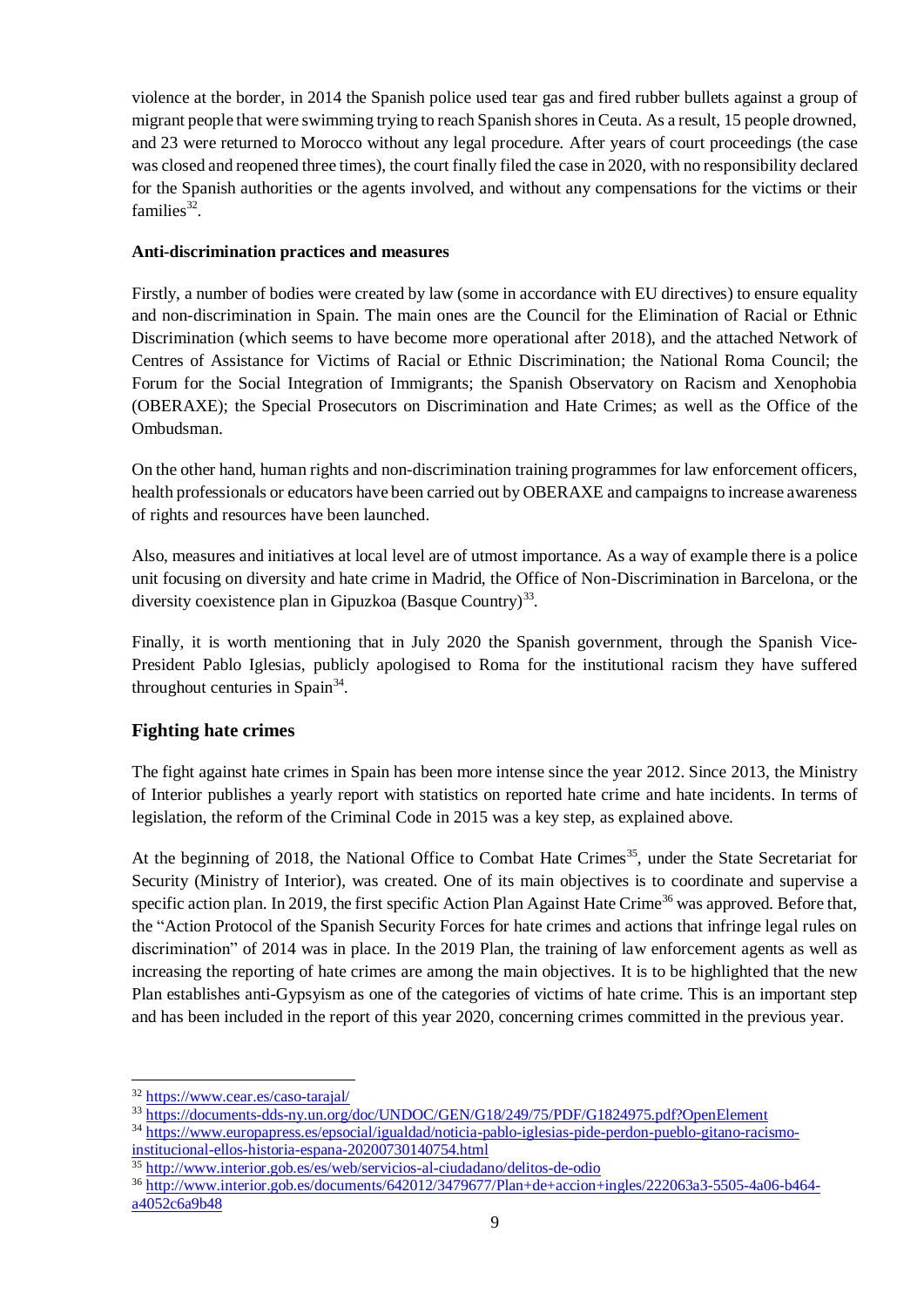Also, there are Special Prosecutors on Discrimination and Hate Crimes in Spain, something that has been considered as best practice by the FRA. The first specialised prosecutor started in Barcelona in 2009, to focus on crimes against principles of equality and non-discrimination. Since 2013, each Spanish province has one.

As regards the criminal proceedings and convictions related to hate crime, while the yearly reports on hate crime are public, there is no data concerning their judicialization process. Having said that, the FRA highlights three court rulings in 2018 and 2019 as key in the area of discrimination and hate. In a sentence of 2018<sup>37</sup>, the Supreme Court found that firing a Muslim woman because she was using the veil at work was lawful and therefore not discriminatory. The court considered that the decision of the company to forbid the veil responded to labour safety and hygienic requirements. On the other hand, in a sentence of 2019, the Barcelona Provincial High Court<sup>38</sup> condemned an individual for posting hateful messages against Muslims on Facebook, to eight months of jail, under articles 510 and 173 of the Criminal Code. Also in 2019, the Madrid Provincial High Court<sup>39</sup> condemned another individual for posting anti-Muslim hatred songs on YouTube. The court considered that this "*clearly attempts against the dignity of the immigrant collective*" and found that there was a clear intention to promote hatred and discrimination against migrants. In 2020, the Barcelona High Court condemn an individual, leader of a gang that met with homosexuals to harass them, to five and a half years of  $j$ ail<sup>40</sup>.

#### **Fighting radicalism**

l

European directives on terrorism have been duly transposed. The Spanish legislation, however, goes a bit further than the European directives. Currently, the main piece of legislation is the Organic Law 2/2015, modifying the Criminal Code regarding terrorism-related crimes, extremely focused on violent jihadi terrorism. In addition to the legislative measures, the current National Strategy against Terrorism was approved in  $2019^{41}$  and will be in force until 2023, replacing the previous Strategy of 2012. It is the first time that the plan is made public, a welcome step in terms of transparency, and which was made to encourage participation of the public. The new Strategy is in line with the European framework against terrorism, and has four pillars: prevention, protection of citizens, prosecution and investigation, and response to terrorist attacks. It focuses greatly on the return of former ISIS and Al Qaeda fighters to Spain. Within this strategy, a Strategic National Plan to Prevent and Combat Violent Radicalization and a Strategic National Plan to Fight against terrorism financing have been approved in 2020.

The enforcement of anti-terrorist legislation has risen multiple concerns. Firstly, the concept of terrorism itself has been criticised for being too wide. Some legal experts and human rights activists have warned that it constitutes a type of "preventive" justice and have pointed at the ambiguous definition of terrorism and at limitations that are considered disproportionate<sup>42</sup>. Likewise, some preventive measures, such as

<sup>37</sup> [Spain / Supreme Court Social Section \(Tribunal Supremo. Sala de lo Social\) / ATS 6331/2018 -](https://fra.europa.eu/en/databases/anti-muslim-hatred/node/6908) ECLI: ES:TS:2018:6331A [| EU FUNDAMENTAL RIGHTS DATABASE \(europa.eu\)](https://fra.europa.eu/en/databases/anti-muslim-hatred/node/6908)

<sup>38</sup> [Spain / Barcelona Provincial High Court, Criminal Judgement \(Sentencia Audiencia Provincial de Barcelona, Sala](https://fra.europa.eu/en/databases/anti-muslim-hatred/node/6931)  de lo Penal) /2018-219 Roj: SAP B 6183/2019 - [ECLI: ES:APB:2019:6183 | EU FUNDAMENTAL RIGHTS](https://fra.europa.eu/en/databases/anti-muslim-hatred/node/6931)  [DATABASE \(europa.eu\)](https://fra.europa.eu/en/databases/anti-muslim-hatred/node/6931)

<sup>&</sup>lt;sup>39</sup> Spain / Madrid Provincial High Court, Criminal Judgement (Audiencia Provincial de Madrid, Sala de lo Penal) / [SAP M 1843/2019, Rec. 2037/2018, ECLI: ES:APM:2019:1843 | EU FUNDAMENTAL RIGHTS DATABASE](https://fra.europa.eu/en/databases/anti-muslim-hatred/node/6932)  [\(europa.eu\)](https://fra.europa.eu/en/databases/anti-muslim-hatred/node/6932)

<sup>40</sup> [https://www.lavanguardia.com/vida/20200723/482476703303/la-audiencia-confirma-el-ingreso-en-prision-del](https://www.lavanguardia.com/vida/20200723/482476703303/la-audiencia-confirma-el-ingreso-en-prision-del-neonazi-que-vejaba-gays.html)[neonazi-que-vejaba-gays.html](https://www.lavanguardia.com/vida/20200723/482476703303/la-audiencia-confirma-el-ingreso-en-prision-del-neonazi-que-vejaba-gays.html)

<sup>&</sup>lt;sup>41</sup> [https://www.lamoncloa.gob.es/serviciosdeprensa/notasprensa/interior/Documents/2019/260219-](https://www.lamoncloa.gob.es/serviciosdeprensa/notasprensa/interior/Documents/2019/260219-EstrategiaContraTerrorismo.pdf) [EstrategiaContraTerrorismo.pdf](https://www.lamoncloa.gob.es/serviciosdeprensa/notasprensa/interior/Documents/2019/260219-EstrategiaContraTerrorismo.pdf)

<sup>&</sup>lt;sup>42</sup> [https://novact.org/wp-content/uploads/2017/09/Sin-derechos-no-hay-seguridad\\_WEB.pdf](https://novact.org/wp-content/uploads/2017/09/Sin-derechos-no-hay-seguridad_WEB.pdf)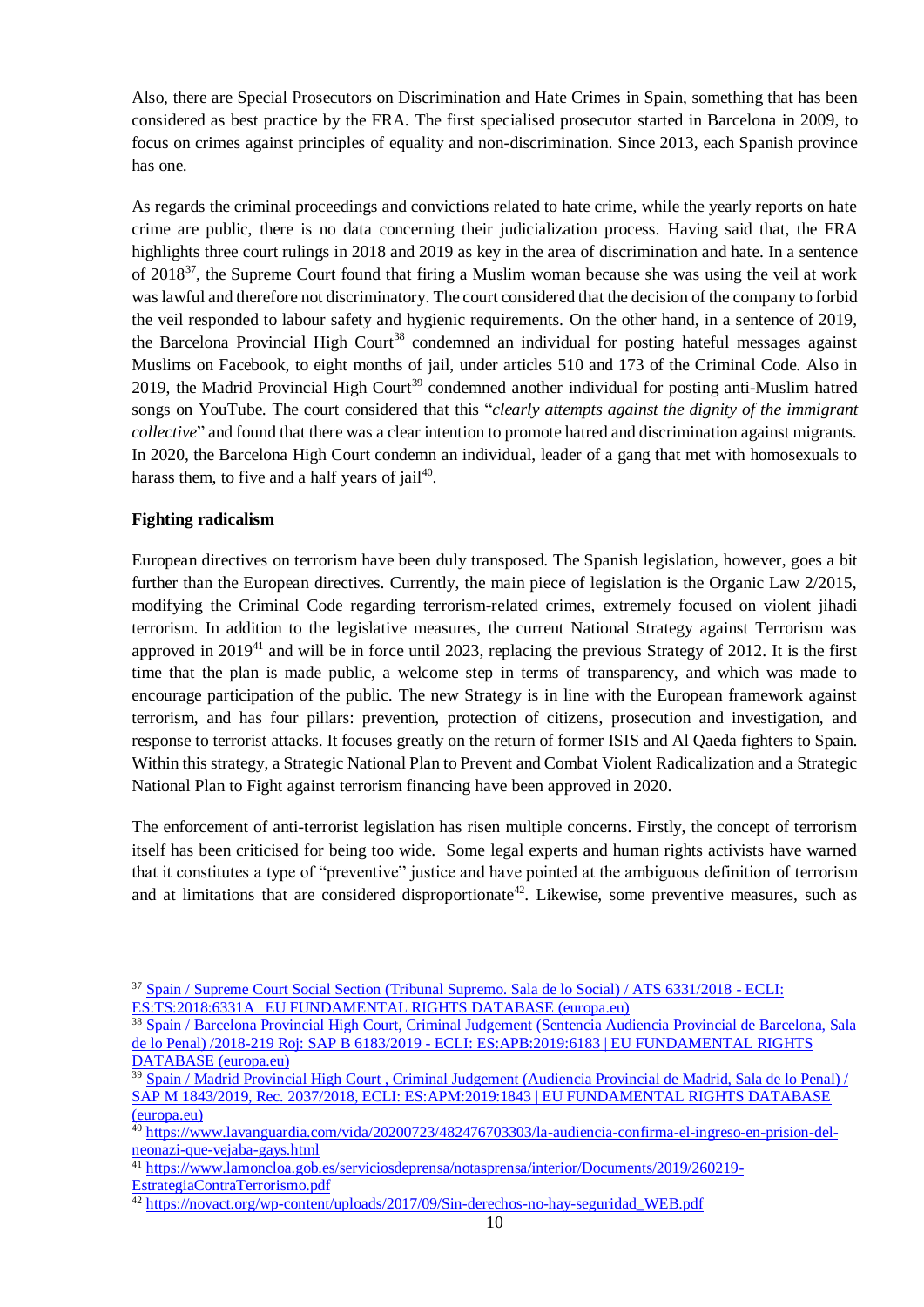protocols for the detection of radicalisation in schools- raise serious concerns for their effect of stigmatising Muslims and the practice of religion.

On the other hand, anti-terrorism provisions have been used to curb freedom of expression. In the last years, there have been cases of musicians and social media users who have been prosecuted -and some sentenced to jail- for satire tweets or songs, under the charges of glorifying terrorism and humiliating victims of terrorism<sup>43</sup>.

In addition, and importantly, the focus is mostly on violent jihadism, ignoring the threat of right-wing terrorism.

# <span id="page-10-0"></span>**3. The attitude of society towards immigrants, foreigners, various ethnic and religious groups**

The main minorities and ethnic groups in Spain are migrants, Roma and Muslims. While there is a Jewish community, it is small (around 40,000 members) and there is little data. Social attitudes towards these groups can be measured using different surveys and studies, carried out by the Spanish Centre for Sociological Research (CIS, *Centro de Investigaciones Sociológicas*) and other global or regional surveys, such as the EU Barometer or FRA surveys.

As an introduction, and according to the last survey on discrimination carried out by CIS in 2016<sup>44</sup>, 58% of the Spanish population would like to live in a society with people of different ethnic origin, culture or religion (compared to 53.1% in 2013), while 33.7% said they would like to live in a society with a majority of people of the same origin, culture and religion (compared to 39% in 2013).

#### **Attitudes towards migrants**

l

Spanish citizens tend to have open attitudes towards migrants, especially in comparison with other European countries<sup>45</sup>. Attitudes in Spain can be measured with surveys carried out by the CIS. The last comprehensive report on Attitudes Towards Immigrants was made in 2017 46 . In this survey, 51.6% of the respondents considered immigration to be positive for Spain, while 25.9% believed it to be negative. This data showed some improvement compared to the previous years, but we cannot measure the progress after 2017 as this survey has not been carried out again. Likewise, the last survey on Discrimination, of  $2016^{47}$ , showed that 71.6% of the respondents would feel comfortable having migrants as neighbors, while 14.1% said they would not be comfortable. Again, there was some improvement compared to the previous report on discrimination in the year 2013 (in which 67.4% said they would feel comfortable). It is to be noted that it is the minority towards which people is more comfortable living next to (compared to Muslims or Roma. No question about Jewish was asked).

Unfortunately, there has not been a similar survey, focusing on attitudes towards migration, since 2017. However, the CIS carries out a monthly survey on a range of matters. Among other questions, the survey asked respondents *"what is, in their view, the main problem that currently exists in Spain".* While this does cannot be taken to show the sentiment towards migrants, the higher or lower salience of immigration as a

<sup>45</sup> Rinken, Sebastian. «Actitudes ante la inmigración y comportamiento electoral en España». *Anuario CIDOB de la Inmigración 2019* (noviembre de 2019), p. 68-81. DOI: doi.org/10.24241/AnuarioCIDOBInmi.2019.68 <sup>46</sup> [http://www.cis.es/cis/export/sites/default/-Archivos/Marginales/3180\\_3199/3190/es3190mar.pdf](http://www.cis.es/cis/export/sites/default/-Archivos/Marginales/3180_3199/3190/es3190mar.pdf)

<sup>43</sup> <https://www.amnesty.org/download/Documents/EUR4179242018ENGLISH.PDF>

<sup>44</sup> [http://www.cis.es/cis/export/sites/default/-Archivos/Marginales/3140\\_3159/3150/es3150mar.pdf](http://www.cis.es/cis/export/sites/default/-Archivos/Marginales/3140_3159/3150/es3150mar.pdf)

<sup>47</sup> [http://www.cis.es/cis/export/sites/default/-Archivos/Marginales/3140\\_3159/3150/es3150mar.pdf](http://www.cis.es/cis/export/sites/default/-Archivos/Marginales/3140_3159/3150/es3150mar.pdf)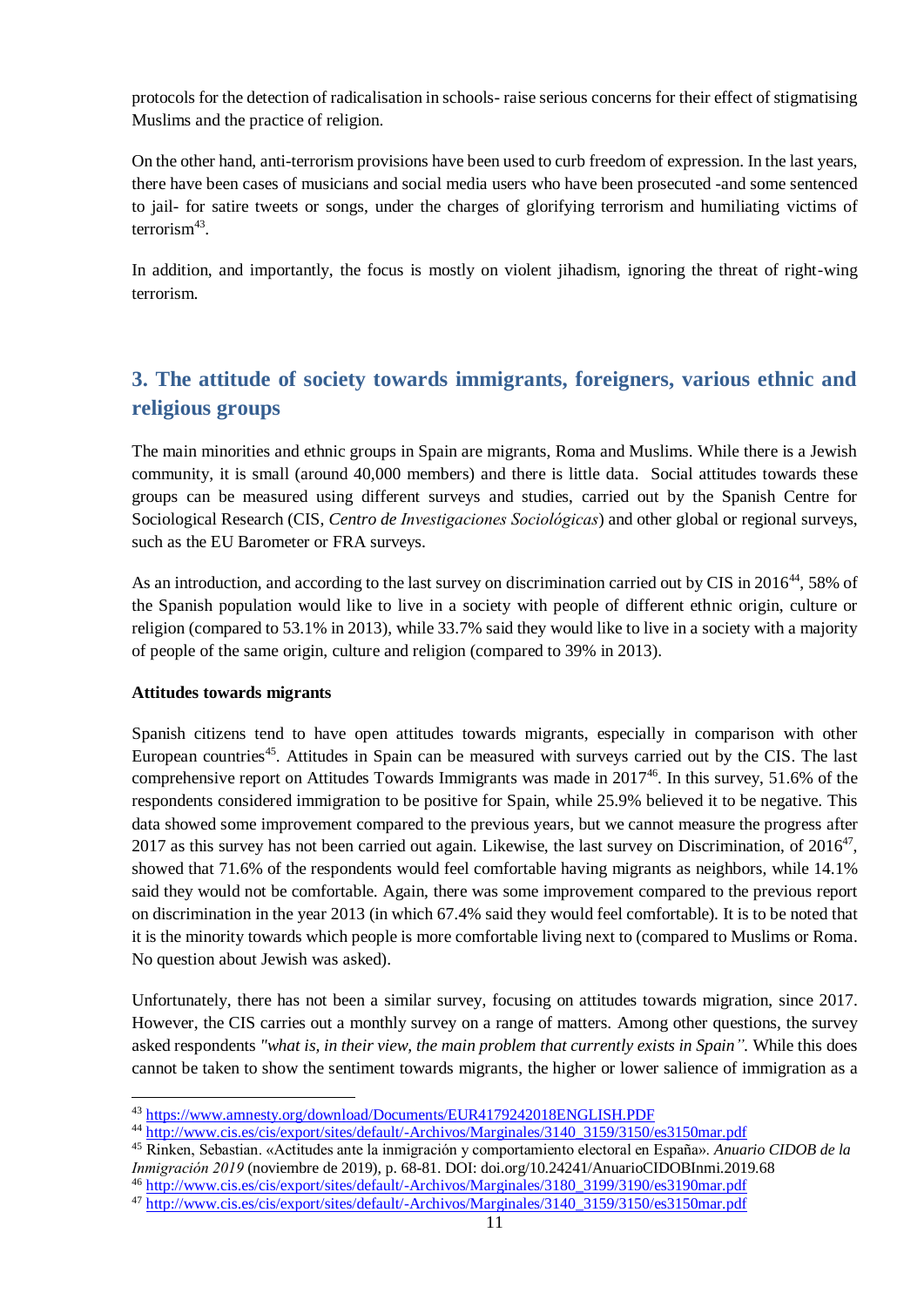problem could be an indication of the shifting attitudes towards migration. This however needs to be taken with care since the salience is generally related to events and media attention. In the long run, this could affect the attitudes, but there is no clear correlation.



*Figure 1 – Salience of immigration as one of the three main problems in Spain. Source: data from CIS, own elaboration*

This figure shows the percentage of respondents that put immigration as one of the three main problems in Spain. It is striking to notice the sharp increase in the second half of 2018. While in the first half only around 3% of the respondents considered immigration to be one of the main problems, this rose to 11% and then 15.6% in July and September, respectively. This sudden increase appears to be related to certain events that occurred during those months. In June 2018, the vessel Aquarius carrying 630 migrant people that had been rescued at sea was not allowed to disembark in Italy and Malta, was accepted by Spain. It attracted a lot of debate and media attention. Also, the appearance of the far-right party around the second half of 2018 and its first electoral success in December of that year in the region of Andalusia, could also be an explanation for the rise of the percentage of respondents perceiving immigration as a main problem. Throughout 2019, immigration was more politicized than before, mainly by Vox and their focus on the case of unaccompanied migrant children arriving in Spain. Vox discourse and the media contributed to their criminalization. Then, as of March 2020, immigration as a main problem is seen as such by less than 2% of the respondents. This is clearly due to the Covid-19 pandemic. In the last months of 2020, the percentage has increased a bit and it will probably do so more, due to the increase of arrivals by sea in the Canary Islands, without due reception measures, and with strong media focus.

Some international surveys and studies also reflect Spanish attitudes towards migrants. Thus, a survey carried out in 2018 by Pew Research<sup>48</sup> on how migrants are viewed in different countries, showed that 56% in Spain viewed migrants as a strength to the country (compared to 47% in 2014), while 37% viewed them as a burden. Likewise, a report published by the think tank  $ODI<sup>49</sup>$  of 2020 showed that 28% say more migrants should be allowed to move to Spain, 30% less, and 39% the same. It is worth noting that out of the European countries surveyed, Spain is the one with a higher percentage saying that want more immigration, and the one with the lower percentage saying that there should be less.

 $48$ [https://www.pewresearch.org/global/2019/03/14/around-the-world-more-say-immigrants-are-a-strength-than-a](https://www.pewresearch.org/global/2019/03/14/around-the-world-more-say-immigrants-are-a-strength-than-a-burden/)[burden/](https://www.pewresearch.org/global/2019/03/14/around-the-world-more-say-immigrants-are-a-strength-than-a-burden/)

<sup>49</sup> [https://www.odi.org/sites/odi.org.uk/files/resource-](https://www.odi.org/sites/odi.org.uk/files/resource-documents/202009_odi_public_attitudes_towards_immigration_wp_final_0.pdf)

[documents/202009\\_odi\\_public\\_attitudes\\_towards\\_immigration\\_wp\\_final\\_0.pdf](https://www.odi.org/sites/odi.org.uk/files/resource-documents/202009_odi_public_attitudes_towards_immigration_wp_final_0.pdf)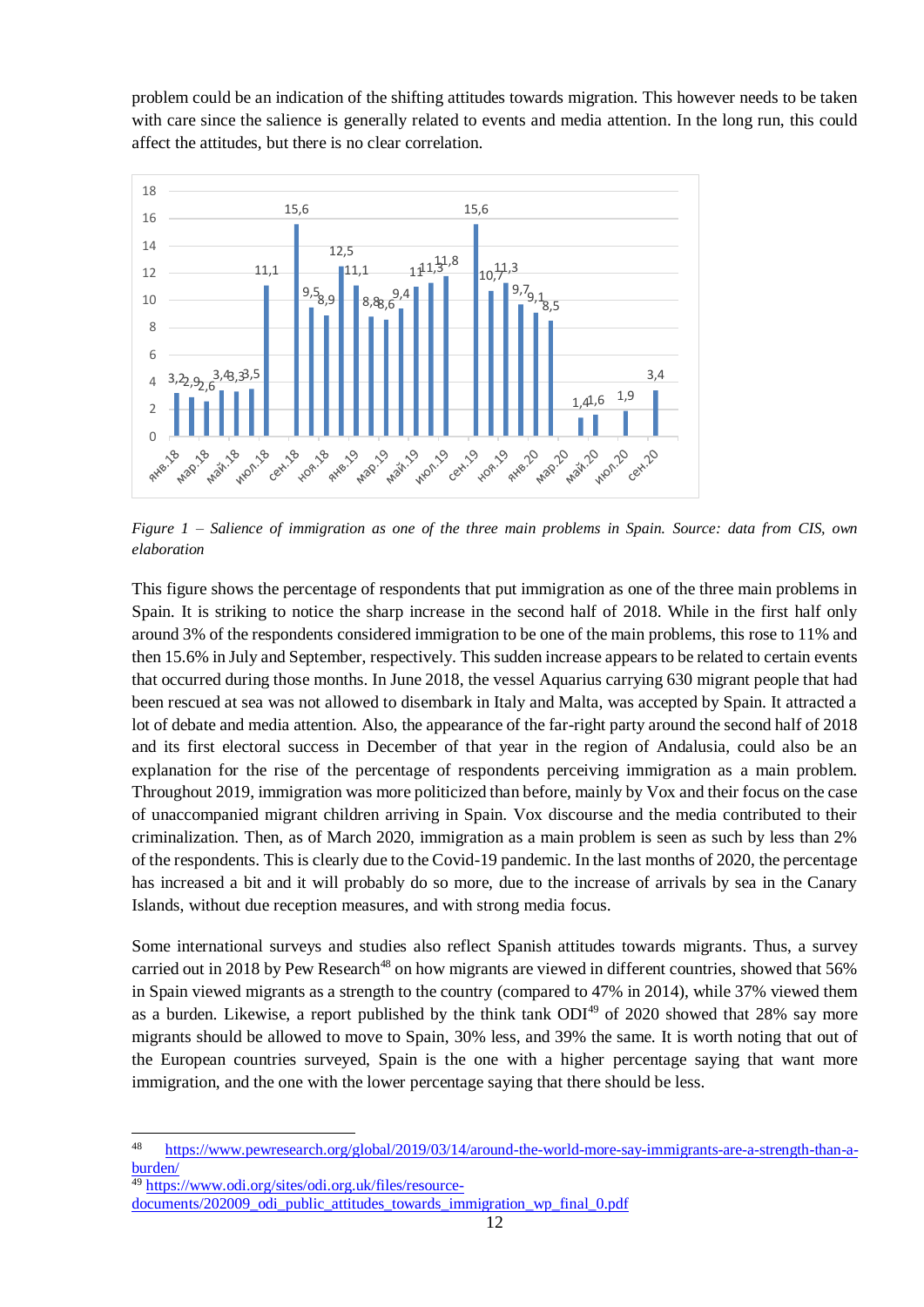Finally, a Eurobarometer<sup>50</sup> published in April 2018 (with data obtained in October 2017) showed that Spanish overestimate the number of immigrants living in Spain: generally, the respondents estimated that 23.2% of the population in Spain is immigrant, while the real percentage is only 8.8%.

#### **Attitudes towards other minorities: Muslims, Roma and Jewish**

Both Muslims and Roma have historically suffered discrimination in Spain, and prejudices and stereotypes about them abound and are deeply rooted, as explained in the report "The problems of tolerance in Spain  $(2017)^{51}$ . The Jewish community has a minor presence in Spain nowadays (represent a 0.2% of the population, around 40,000 people).

A recent survey about discrimination and intolerance towards Muslims<sup>52</sup> in Spain was published in November 2020. This survey focused on the perceptions that public entities, associations and NGOs have regarding the attitudes and prejudices among Spanish population towards Muslims. The survey asked about the groups that are less liked in Spain. Respondents believed that Roma and Muslims are the less liked groups, while Jewish are one of the groups towards which people have higher favorable feelings (although even in this case, positive attitudes are not high). It is to be highlighted that respondents believe that generally people in Spain would be very much against the opening of a mosque and would feel uncomfortable in presence of a woman wearing the veil or by the presence of Muslims in their neighborhood. Likewise, half of the respondents believed Spanish families would not like having Muslim kids in the classroom of their children. Similarly, the last survey carried out by CIS on discrimination, in 2016, showed that Roma were the group people would like less having as neighbors. Thus, only 51.6% expressed they would feel comfortable. In the case of Muslims, this percentage was of 63.1%.

On the other hand, the Eurobarometer 493<sup>53</sup> on Discrimination in the EU of 2019 asked respondents a number of questions related to Muslims, Jewish and Roma people. 65% of the respondents thought discrimination against Roma is widespread in Spain, while 40% said discrimination on religious grounds is common.

Regarding attitudes towards Muslims, the results showed that 5% thought people would feel uncomfortable with a Muslim colleague at work, 5% moderately comfortable, and 87% comfortable. Likewise, 62% would feel comfortable if their children had a love relationship with a Muslim person, while 18% would be moderately comfortable and a 16% would be uncomfortable.

These percentages were fairly similar in the case of Roma people. In addition, the Eurobarometer showed that 21% of the respondents thought people in Spain would feel uncomfortable with their children having Roma schoolmates, which is very indicative of the degree of rejection against Roma population in Spain.

Finally, the Fundamental Rights Agency (FRA) is conducting a Roma Survey<sup>54</sup>, which includes Spain as well as other seven countries. The results are planned to be public by mid-late 2021.

In the case of the Jewish community, the Eurobarometer results are a bit better, compared to Roma and Muslims, with 3% saying they would feel uncomfortable with a Jewish colleague at work, 6% moderately

 $\frac{1}{50}$ 

[https://ec.europa.eu/commfrontoffice/publicopinion/index.cfm/Survey/getSurveyDetail/instruments/SPECIAL/surve](https://ec.europa.eu/commfrontoffice/publicopinion/index.cfm/Survey/getSurveyDetail/instruments/SPECIAL/surveyKy/2169) [yKy/2169](https://ec.europa.eu/commfrontoffice/publicopinion/index.cfm/Survey/getSurveyDetail/instruments/SPECIAL/surveyKy/2169)

<sup>&</sup>lt;sup>51</sup> García Juanatey, A. and Betting Steible, "The problems of tolerance in Spain (2017)". Available at: *https://civic*[nation.org/publications/the-problems-of-tolerance-in-spain-2017/](https://civic-nation.org/publications/the-problems-of-tolerance-in-spain-2017/)

<sup>&</sup>lt;sup>52</sup> [http://www.inclusion.gob.es/oberaxe/ficheros/documentos/Resultado\\_encuesta\\_musulmanes\\_11112020.pdf](http://www.inclusion.gob.es/oberaxe/ficheros/documentos/Resultado_encuesta_musulmanes_11112020.pdf)

<sup>53</sup> <https://ec.europa.eu/commfrontoffice/publicopinionmobile/index.cfm/Survey/getSurveyDetail/surveyKy/2251>

<sup>54</sup> <https://fra.europa.eu/en/project/2020/roma-survey-2020>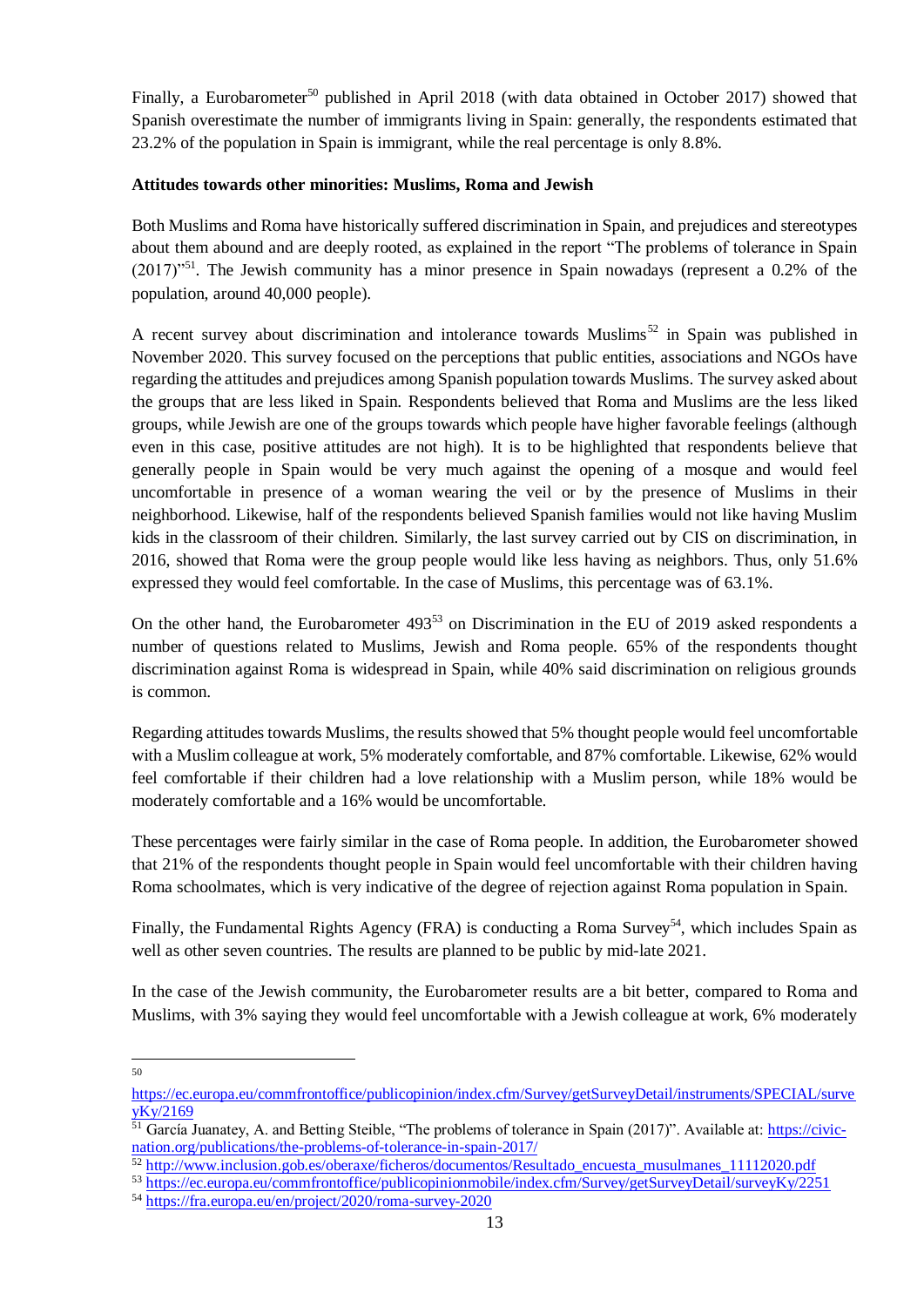comfortable, and a majority of 86% comfortable. Likewise, 76% would feel comfortable if their children had a love relationship with a Jewish person, while 13% would be moderately comfortable and a 7% would be uncomfortable (compared to 16% and 15% in the case of Muslims and Roma respectively).

#### **Changes in attitudes: the end of Spanish "exceptionalism" and the role of the media**

The years 2018 and 2019 signalled the end of the so-called Spanish "exceptionalism" in terms of political parties with anti-migration views. Until then, there was no representation in the Spanish parliament of any political party with anti-immigration views, as was the case in many other European countries. This was due to a number of reasons, mainly related to the echo of Franco's times and to the existence of a kind of political consensus not to politicize migration issues (with very few exceptions), which had a clear effect in the attitudes held by the majority of the population. This, however, might be changing now that the farright party Vox has entered the political scene, with institutional representation, and great media attention. With Vox, that political consensus has been broken, and we are witnessing not only a politicization of migration issues in Spain, but also the emergence of a xenophobic discourse among politicians, mainly from Vox (but not only).

On the other hand, media attention to migration-related matters, and the way ethnic minorities are portrait, appears to be a key factor for the formation and evolution of attitudes, both regarding migration and other ethnic and religious minorities. Despite there are numerous deontological guides regarding how the media should report on minorities, the repetition of stereotypes and the link of Roma population and migrants to criminality, and even of Muslims with terrorism, contributes to the stigmatization of these groups. Generally, these groups are rarely given a voice and are generally mentioned only in relation to negative news such as conflict or crime. Likewise, some phenomena such as the arrival by sea or the entry through the Southern border is over-exposed in the Spanish media. Several works<sup>55</sup> have proven the correlation between the exposure to such messages and the negative attitudes.

Lastly, the increase in negative attitudes in these last years could also be related to the change of cycle in the migration numbers, and the media attention related to it. After a few years of reduction of arrivals in Spain, mainly due to the economic crisis, in 2018 immigration to Spain rose significantly (around 20% more arrivals than in 2017). Moreover, in 2018, irregular arrivals by sea in South Spain increased a lot (68,000 people, compared to 28,000 people in 2017 and 8,000 in 2016), with great media attention to it. While in 2019 this way of entry was similar than in 2017, and it has been low in most of 2020, by the end of 2020 arrivals to the Canary Islands have peaked again, and so has the media attention to this phenomenon that, although it receives a lot of attention in the media and in the public discourse, it is only a small part of the migration phenomenon.

#### **Negative social manifestations towards minorities**

Negative attitudes towards minorities are translated into negative social manifestations. There have not been big demonstrations against any minority in Spain. However, incidents have occurred during these years that need to be mentioned.

Firstly, several attacks against unaccompanied migrant children, or against the home shelters in which they reside, were reported during 2019 and 2020. As a way of example, in March 2019, a man armed with a machete threatened to kill the 50 minors living at a home shelter in the village of Canet de Mar. No injuries

[\(http://dx.doi.org/10.5477/cis/reis.145.3\)](http://dx.doi.org/10.5477/cis/reis.145.3); Eberl, J. et al (2018) The European media discourse on immigration and its effects: a literature review, Annals of the International Communication Association, 42:3, 207-223, DOI: 10.1080/23808985.2018.1497452

l <sup>55</sup> Among others: Álvarez-Gálvez, Javier (2014). «El consumo de medios informativos y las actitudes hacia los inmigrantes». Revista Española de Investigaciones Sociológicas, 145: 3-24.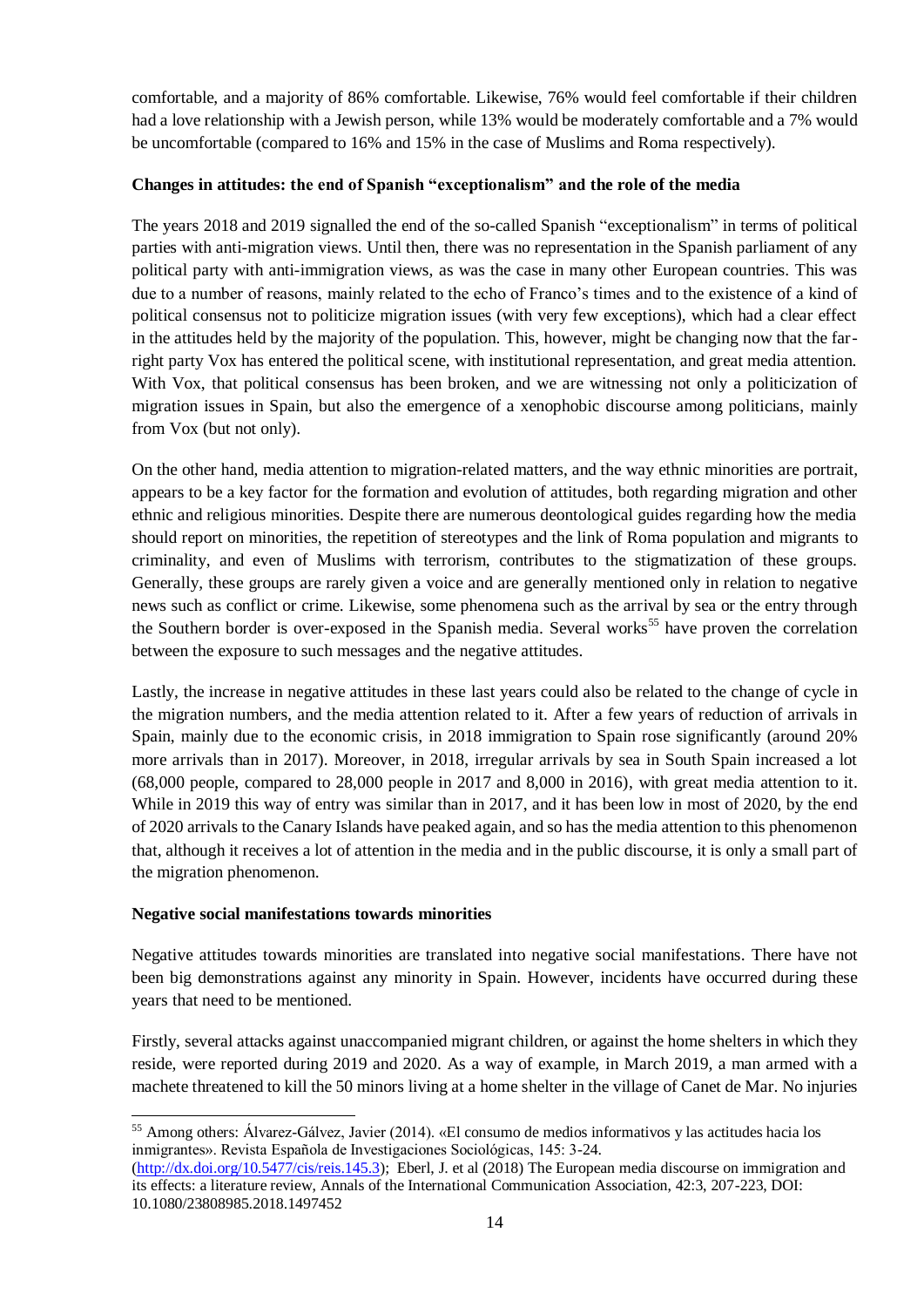were reported. In the same month, a group of 25 hooded individuals assaulted another centre in the village of Castelldefels. One child had to be taken to hospital, with no major injuries reported. The day after, around 60 people gathered in front of the centre and threw stones at it. More were reported after those, and attacks intensified in the run up to the general elections, coinciding with a campaign orchestrated by Vox against unaccompanied migrant children. Among other incidents, in November 2019, several Moroccan minors where attacked by a group of 10 individuals, hours after a demonstration of more than 200 people was held against the presence of these children in the neighbourhood. In December, two profoundly serious attacks took place: a grenade was thrown over the wall of a home shelter in Madrid, with the police having to do a controlled explosion, and a fake explosive device was placed in another shelter in Murcia.

On the other hand, different shanty settlements of migrants in the South of Spain were burned down on three occasions in July 2020. Although it cannot be proven, the firemen estimated those could be intentional. Likewise, there have been cases of neighbours protesting against the opening of a mosque, for example in Lorca, where more than a thousand people signed a petition against the opening.

Also in 2020, several incidents took place, related to Covid-19. At the beginning of the year, cases of insults, bullying and online hate against people of Asian ethnicity<sup>56</sup>, being blamed by the Covid-19, were reported. Also, it was reported that several messages circulated widely through WhatsApp blaming Roma people for not abiding the rules and spreading the virus<sup>57</sup>. In July, dozens of people in a village of Southern Spain shouted racist insults against six migrant people that had just arrived in Spain by sea, and demanded them to leave the village, alleging that they could have Covid-19 (even though they had a test indicating otherwise). The six people had to be transferred to another shelter in a different village.

Other types of negative social manifestations occur in the form of discrimination acts. A profoundly serious and common one (but not the only one) is the difficulty in renting housing because of ethnic origin. Thus, a recent report<sup>58</sup> published showed how 72% of real estate agencies accepted to directly deny renting to migrants and foreign-looking people, and in other cases the agencies (and owners) demand additional requirements. Likewise, the Roma population also faces these barriers to access to housing<sup>59</sup>. Also, the UN Special Rapporteur on extreme poverty and human rights stated in his visit to Spain at the beginning of 2020 that there exists *de facto* school segregation of Roma children<sup>60</sup>.

Finally, online hate speech targeting migrants, minorities and ethnic groups continues to be a huge problem. Social media and online fora continue to be a field to spread hate against Roma people, as reported one more year by Fundación Secretariado Gitano in their latest report<sup>61</sup>, as well as against Muslims, as reported in the Annual report of the Citizen's Platform against Islamophobia of  $2017^{62}$  (no further updates of the report have been published)

#### **Manifestations on the part of ethnic and religious groups**

There have not been any radical manifestations by ethnic or religious groups in Spain.

Instead, there have been peaceful demonstrations claiming for an end to racism, focused on institutional racism. Since 2017, an antiracist demonstration is held in the main cities of Spain in the month of November

l

<sup>56</sup> [https://www.eldiario.es/desalambre/activistas-denuncian-comunidad-asiatica-coronavirus\\_1\\_1152374.html](https://www.eldiario.es/desalambre/activistas-denuncian-comunidad-asiatica-coronavirus_1_1152374.html)

<sup>57</sup> [https://www.eldiario.es/desalambre/gitanos-bulos-racistas\\_1\\_5894352.html](https://www.eldiario.es/desalambre/gitanos-bulos-racistas_1_5894352.html)

<sup>58</sup> [https://www.provivienda.org/wp-content/uploads/Se-alquila.-Racismo-y-xenofobia-en-el-mercado-del](https://www.provivienda.org/wp-content/uploads/Se-alquila.-Racismo-y-xenofobia-en-el-mercado-del-alquiler.pdf)[alquiler.pdf](https://www.provivienda.org/wp-content/uploads/Se-alquila.-Racismo-y-xenofobia-en-el-mercado-del-alquiler.pdf)

 $\frac{59 \text{ https://www.gitanos.org/upload/79/59/Informe}{59 \text{ https://www.gitanos.org/upload/79/59/Informe}}$  de\_discriminacio\_\_769\_n\_FSG\_2019\_\_ingles\_.pdf

<sup>60</sup> <https://www.ohchr.org/EN/NewsEvents/Pages/DisplayNews.aspx?NewsID=25524&LangID=E>

<sup>61</sup> Ibid

<sup>62</sup> [http://www.observatorioislamofobia.org/wp-content/uploads/2018/03/Informe-Islamofobia-en-Espa%C3%B1a.-](http://www.observatorioislamofobia.org/wp-content/uploads/2018/03/Informe-Islamofobia-en-Espa%C3%B1a.-PCCI-Informe-Anual-2018.pdf) [PCCI-Informe-Anual-2018.pdf](http://www.observatorioislamofobia.org/wp-content/uploads/2018/03/Informe-Islamofobia-en-Espa%C3%B1a.-PCCI-Informe-Anual-2018.pdf)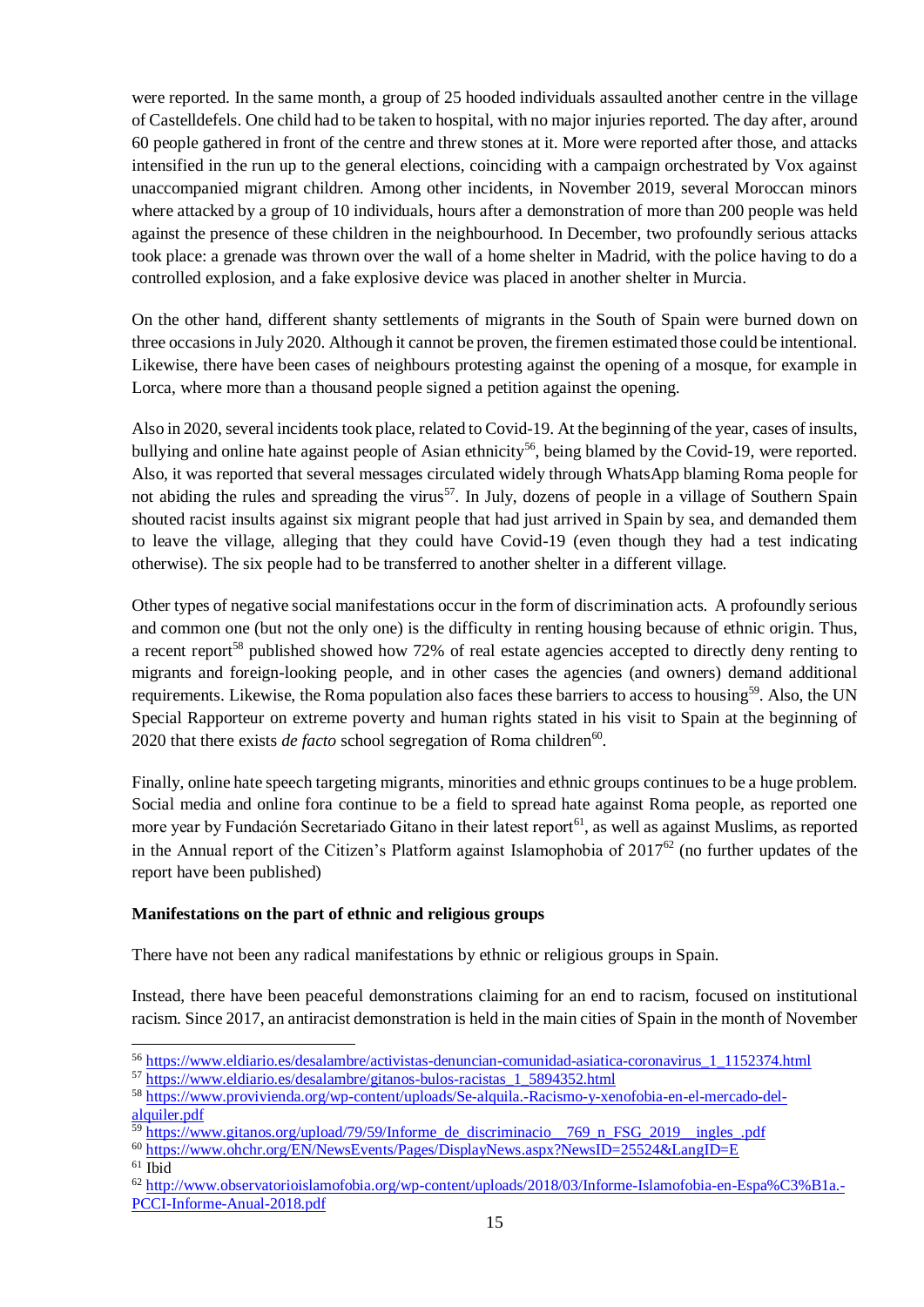every year. This 2020, also, several demonstrations were held as part of the Black Lives Matter movement following the murder of Lloyd Floyd in June, despite the Covid-19 restrictions. In Barcelona only, more than 2,000 people gathered demanding an end to racial discrimination and police abuse. Likewise, in July 2020, several demonstrations demanding the regularization of irregular migrants were held in several cities across Spain. All those demonstrations were called by migrant associations and ethnic groups.

# <span id="page-15-0"></span>**4. Activities of right-wing radical groups and parties**

### **Far-right political parties**

Since the 2017 report, the biggest change in presence and activities of the far-right in Spain has been the end of the so-called Spanish "exceptionalism", referred to the lack of representation of far-right political parties in the national parliament. As explained above, this ended in 2018 with the entry of Vox in the regional parliament of Andalusia in December 2018 and in the national parliament (*Congreso de los Diputados*) in April and November 2019. With that, the far-right has become the third political force in Spain, showing an enormous capacity to attract media attention, set the agenda and frame the public debate.

Vox was founded in 2013, following a split from the conservative Popular Party. Its ideology can be defined mainly as nativist, nationalist, and economically neoliberal<sup>63</sup>. One of Vox features is that it uses social media networks with great ease and flexibility and uses them to communicate their ideology, which is still unfolding, directly with their followers. This is key to understand their success, as this presence in social media has allowed them to easily bring up polarizing topics that attract media attention<sup>64</sup>.

Another minor far-right party, España 2000, retains some seats in local councils in the region of Madrid, but it has limited reach and appears to be in decline. There are other minor neo-fascist or far-right parties in Spain without any representation, such as Democracia Nacional, Falange Española de las JONS, Falange Auténtica, Alternativa Española or Democracia y Libertad Popular. In the last years, some others came to an end, such as Plataforma Per Catalunya (to integrate themselves into Vox) or Movimiento Social Republicano.

#### **Neo-fascist social movements**

In the last years, the best-known neo-fascist organization has been Hogar Social Madrid, inspired in the Italian neo-fascist organization Casa Pound. In 2016, they organized a demonstration against immigration in Madrid, of around 1,000 people. Lately, they appear to be losing supporters and are being replaced by another organization called Bastion Frontal. There are many other local neo-fascist groups across Spain, such as Iberia Cruor, Málaga 1487 or Acción Social. All these organizations work mainly at the local level, in neighborhoods, and focus on social issues to attract support. For example, many of them focus on social activities such as distributing food to white Spanish families in need.

Attention is to be paid in the next years as many of them are establishing links and coordinating their organizations. In July 2020, the platform Hacer Nación, which brings together many of those organizations, was launched, as an alternative to Vox's neoliberalism.<sup>65</sup>

#### **Public activities of far-right radical groups**

 $\overline{a}$ <sup>63</sup> Ferreira, C. (2019). Vox como representante de la derecha radical en España: un estudio sobre su ideología. Revista Española de Ciencia Política, 51, 73-98. Doi:<https://doi.org/10.21308/recp.51.03>

<sup>64</sup> <https://xaviercasals.wordpress.com/2020/10/10/como-definir-a-vox-cinco-claves-interpretativas/>

<sup>65</sup> <https://www.lamarea.com/2020/11/20/movimientos-sociales-neofascistas-la-extrema-derecha-mas-alla-de-vox/>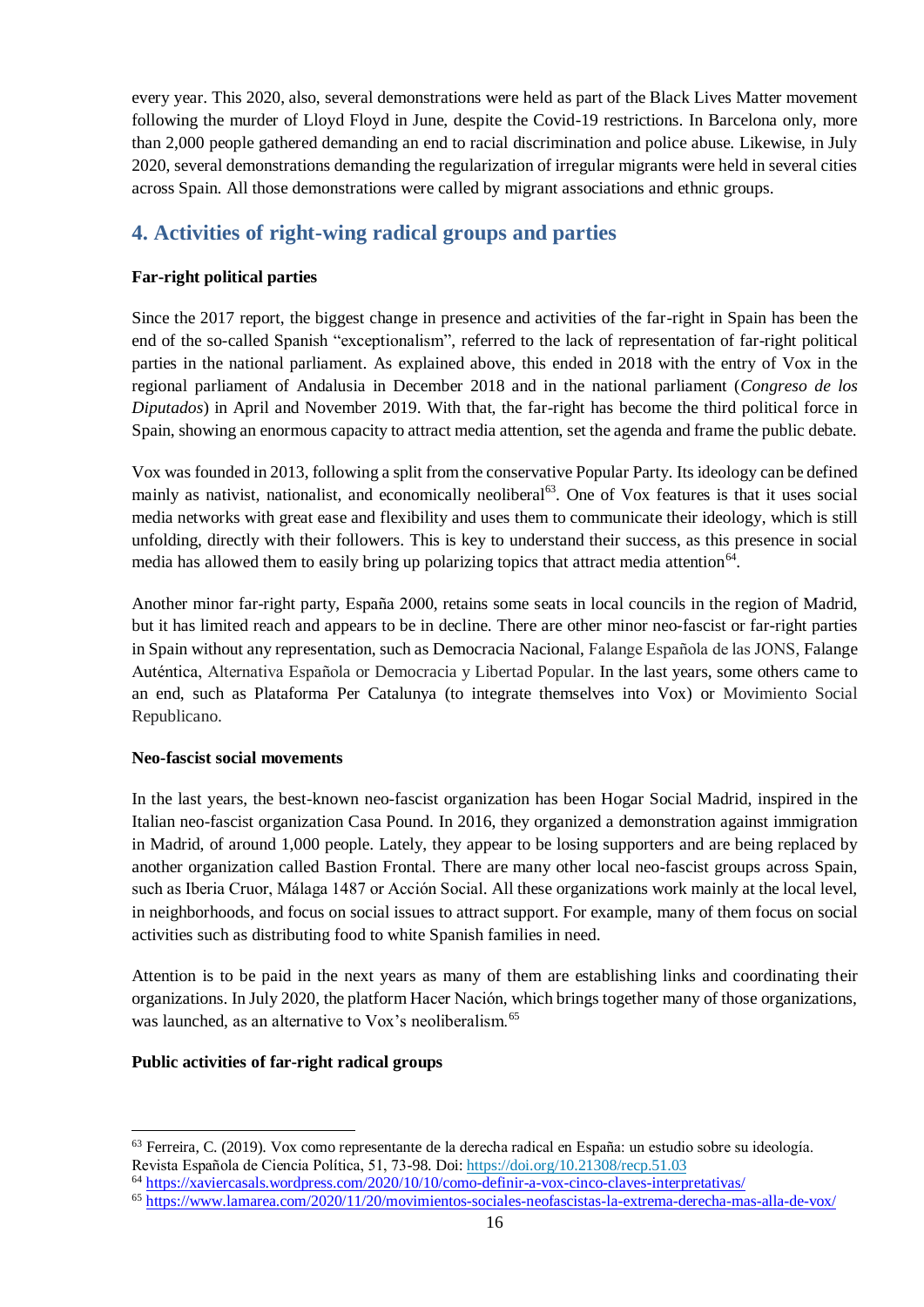While, generally, public manifestations of the right-wing radical groups are not common in Spain, the Catalan conflict and the (related) rise of  $Vox^{66}$  appear to have emboldened them. In the years 2018 to 2020, there have been several public shows at different times.

Several acts and protests were staged during 2018 and 2019 by radical movements and parties (among others, Vox) against the exhumation of the dictator Franco, whose remains were removed, more than 40 years after his death and the end of the dictatorship, from the mausoleum he had built. Hundreds gathered there to protest in 2018 when the decision was taken by the Spanish government, and far-right sympathizers gathered also at the cemetery the day of the removal in October 2019 (including Antonio Tejero, who instigated the failed coup d'état in 1981). During these gatherings, the glorification of the Francoist regime was common.

As indicated in the 2017 report, the actions of neofascists groups have become more visible since the bid for independence in Catalonia. In Barcelona, during disorders that took place in October 2019 after a court ruling against the leaders of the Catalan independence movement, there were some encounters between independence supporters and far-right groups that had to be disbanded by the police. A young man was savagely beaten by far-right supporters.

In October 2020, around one thousand people held a demonstration against the unaccompanied migrant children who lived in the neighborhood of San Blas in Madrid at a shelter home. During the demonstration, the Nazi salute was common and there were banners of several neo-Nazi groups.

Also, in October 2020, demonstrations against the Spanish government and the restrictions imposed for the Covid-19, that ended in disorders in several cities, appear to have been organized and instigated by far-right groups.

# <span id="page-16-0"></span>**5. Activities of radical Islamism in Spain**

### **Ideological trends and forms of Radical Islam in Spain**

Islamist radicalism is understood to be an ideology, that sees itself as political rather than just religious. As such, it demands the implementation of the sharia at state level, and the consideration of the Muslim community as a political entity. All this would be enshrined in the Caliphate<sup>67</sup>. The most extended trend of radical Islamism in Spain is Salafism<sup>68</sup>. It advocates a literal interpretation of Islam, calls for an Islamic order, and rejects any modernization of Islam. The region where Salafism is more present is Catalonia. There, it is estimated that it is followed by around 5% of the Muslim population<sup>69</sup>. Salafism does not equate to violent extremism, and only a minor "branch" of it, the violent jihadism, defends violence to achieve its aims.<sup>70</sup>

The threat of violent jihadism started in Spain in the nineties, when Al Qaeda established a cell in Spain. While it was dismantled in 2001, some of its members continued to operate in the country and organized the Madrid bombings in 2004, killing 191 people. From 1995 to the Madrid attack, around 100 individuals

[inmigrantes\\_128\\_1509425.html](https://www.eldiario.es/internacional/salafistas-yihadistas-vulnerabilidad-identitaria-inmigrantes_128_1509425.html)

l

<sup>&</sup>lt;sup>66</sup> The bid for independence in Catalonia appears to be one of the main explanations for the sharp rise of Vox in 2018 and 2019.

<sup>67</sup> Rogelio Alonso (2012) The Spread of Radical Islam in Spain: Challenges

Ahead, Studies in Conflict & Terrorism, 35:6, 471-491, DOI: 10.1080/1057610X.2012.675547 <sup>68</sup> [https://www.eldiario.es/internacional/salafistas-yihadistas-vulnerabilidad-identitaria-](https://www.eldiario.es/internacional/salafistas-yihadistas-vulnerabilidad-identitaria-inmigrantes_128_1509425.html)

 $^{69}$  [https://elpais.com/ccaa/2016/06/18/catalunya/1466267306\\_699909.html](https://elpais.com/ccaa/2016/06/18/catalunya/1466267306_699909.html)

<sup>70</sup> [https://novact.org/wp-content/uploads/2020/01/Diagnosi-d%E2%80%99Extremismes-Violents-a-Catalunya-i-](https://novact.org/wp-content/uploads/2020/01/Diagnosi-d%E2%80%99Extremismes-Violents-a-Catalunya-i-Recomanacions-per-la-seva-Prevenci%C3%B3_10.pdf)[Recomanacions-per-la-seva-Prevenci%C3%B3\\_10.pdf](https://novact.org/wp-content/uploads/2020/01/Diagnosi-d%E2%80%99Extremismes-Violents-a-Catalunya-i-Recomanacions-per-la-seva-Prevenci%C3%B3_10.pdf)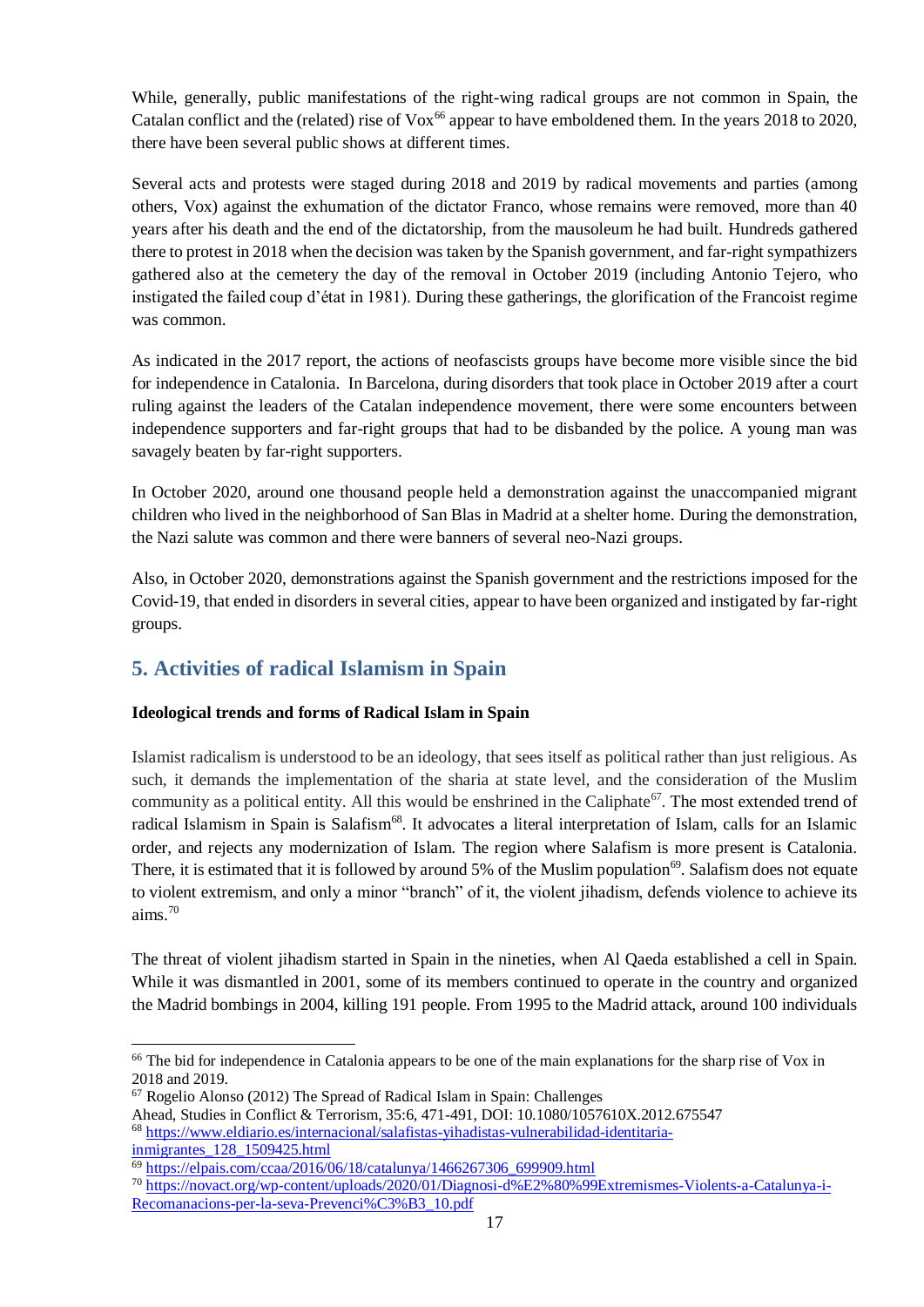were detained by the police. In the next decades, this number increased to 470 individuals, from 2004 to 2012. Most of them were born outside Spain. This has changed as of 2013. Since then, in the context of the conflicts in Syria and Iraq and the Islamic State activities, half of the radicalised individuals are born or raised in Spain<sup>71</sup>. This was the case of the perpetrators of the Barcelona and Cambrils attacks in 2017, in which 16 people were killed. In the last years, the number of radicalized individuals has increased, to an estimation of around  $5,000$  individuals<sup>72</sup>.

#### **The radicalization process in Spain**

There is no consensus on the drivers to radicalization. According to the expert Moussa Bourekba, the following factors are generally seen in the radicalization processes: a grievance (such as perceived or real discrimination), the need to be part of a group, the ideology that connects those resentments or grievances to a more global framework, and the role of the "recruiters" that convince the individual to carry out activities of violent extremism. Furthermore, the radicalization process usually involves a process of isolation from family, friends, etc.<sup>73</sup>

In addition, the radicalization of individuals in Spain appears to happen mostly in groups. Only a minority self-radicalize. In general, the process is done in a mixed environment of online and offline, and only a minority do so completely online. According to a research conducted in Spain by the think tank Real Instituto Elcano, in most cases there is a direct contact with a so-called "radicalization agent", key in the radicalization process. This can be a charismatic individual that often has been involved already in some way in jihadist activities, and generally, there are previous social ties with that agent, as in many cases is family, friend and/or neighbor $74$ .

Radicalization takes place mostly in private spaces, and most times outside the mosque<sup>75</sup> (even in the cases were the imam is the radicalization agent). As a result, there have been no cases in Spain of closure of mosques. Instead, there have been some cases where an imam that has been found to pose a danger to national security has been ousted from Spain (5 cases in 2018, 4 in 2019). Prisons also have a role in the process, as one of the radicalizations "spaces". Many of the radicalized individuals have a history of drug trafficking and petty crime.

#### **Radical Islamist organizations in Spain**

l

Violent extremism in Spain is carried out mainly by small cells with no direct links to organizations. In this sense, there is no public list of banned terrorist and extremist organisations. The Guardia Civil (one of the national police forces) refers to the EU list, which is regularly updated, and contains names of individuals as well as organisations. Radicalised individuals have, however, jihadist organisations of reference (one or

<sup>71</sup> Reinares, F. Avatares del terrorismo yihadista en España. [http://www.realinstitutoelcano.org/wps/portal/rielcano\\_es/contenido?WCM\\_GLOBAL\\_CONTEXT=/elcano/elcano](http://www.realinstitutoelcano.org/wps/portal/rielcano_es/contenido?WCM_GLOBAL_CONTEXT=/elcano/elcano_es/zonas_es/terrorismo+internacional/reinares-avatares-terrorismo-yihadista-espana) [\\_es/zonas\\_es/terrorismo+internacional/reinares-avatares-terrorismo-yihadista-espana](http://www.realinstitutoelcano.org/wps/portal/rielcano_es/contenido?WCM_GLOBAL_CONTEXT=/elcano/elcano_es/zonas_es/terrorismo+internacional/reinares-avatares-terrorismo-yihadista-espana)

 $\frac{72}{2}$  Ballesteros, A. Counter-Terrorism Efforts in Spain. Counter Terrorist Trends and Analyses, Vol. 10, No. 11 (November 2018), pp. 9-13.

<sup>73</sup> Interview with Moussa Bourekba (13/11/2020), available at:

[https://cadenaser.com/programa/2020/11/13/hora\\_25/1605285610\\_908238.html](https://cadenaser.com/programa/2020/11/13/hora_25/1605285610_908238.html)

<sup>74</sup> "Dos factores que explican la radicalización yihadista en España". Available at:

[http://www.realinstitutoelcano.org/wps/portal/rielcano\\_es/contenido?WCM\\_GLOBAL\\_CONTEXT=/elcano/elcano](http://www.realinstitutoelcano.org/wps/portal/rielcano_es/contenido?WCM_GLOBAL_CONTEXT=/elcano/elcano_es/zonas_es/terrorismo+internacional/ari62-2017-reinares-garciacalvo-vicente-dos-factores-explican-radicalizacion-yihadista-espana) [\\_es/zonas\\_es/terrorismo+internacional/ari62-2017-reinares-garciacalvo-vicente-dos-factores-explican](http://www.realinstitutoelcano.org/wps/portal/rielcano_es/contenido?WCM_GLOBAL_CONTEXT=/elcano/elcano_es/zonas_es/terrorismo+internacional/ari62-2017-reinares-garciacalvo-vicente-dos-factores-explican-radicalizacion-yihadista-espana)[radicalizacion-yihadista-espana](http://www.realinstitutoelcano.org/wps/portal/rielcano_es/contenido?WCM_GLOBAL_CONTEXT=/elcano/elcano_es/zonas_es/terrorismo+internacional/ari62-2017-reinares-garciacalvo-vicente-dos-factores-explican-radicalizacion-yihadista-espana)

<sup>75</sup> http://www.euro-islam.info/2013/11/28/radical-islam-spain-summary-real-instituto-elcano-report/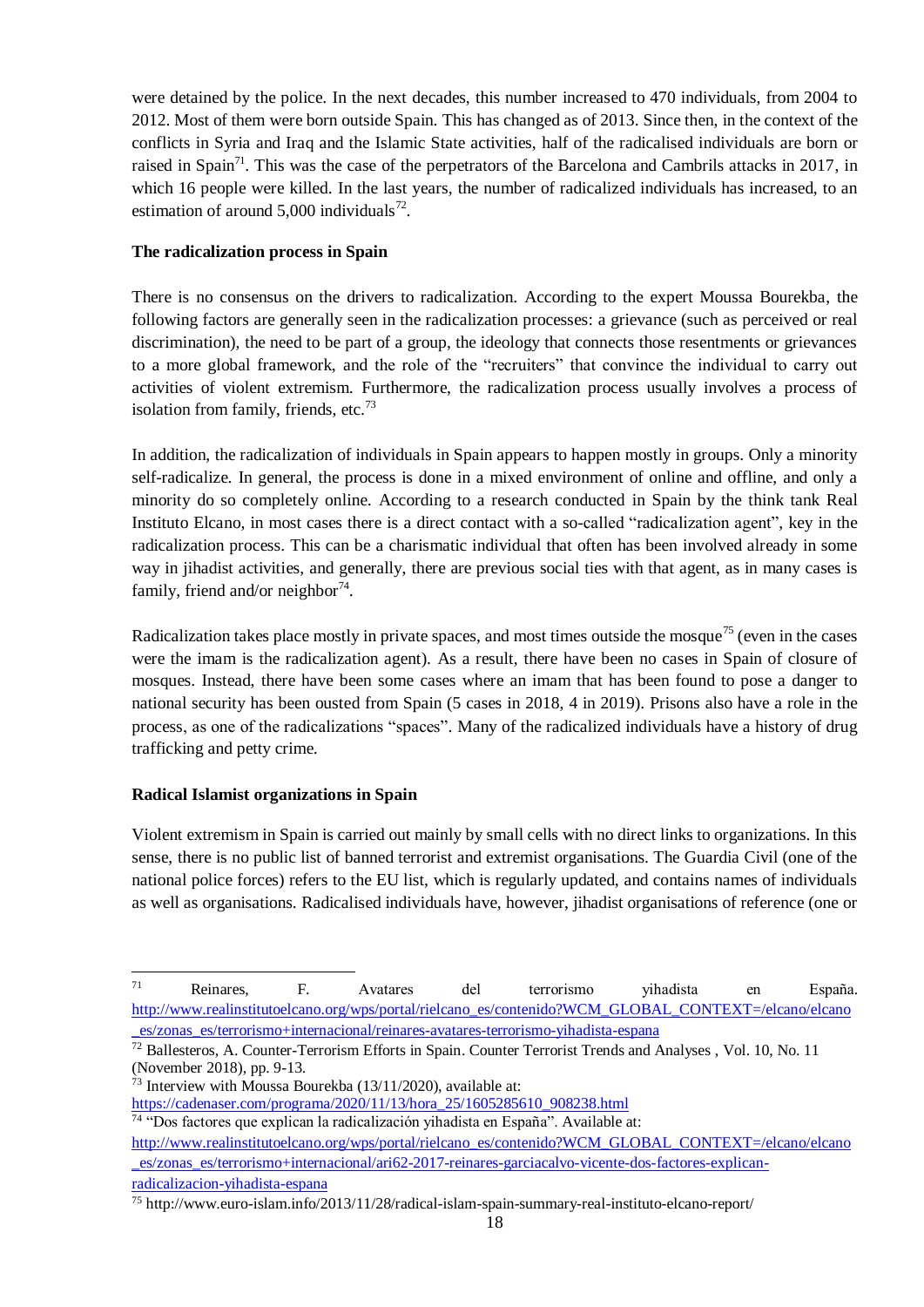more). Research<sup>76</sup> on terrorists in Spain shows that until 2011, the main organization of reference in Spain was Al Qaeda, while from 2012 to 2018, they were mainly IS and to a lesser extent Al-Nusra Front.

While they do not pose a threat to public stability in Spain, they of course pose a threat in terms of public security in the cases where they engage in illegal activities, mainly, violent jihadism. The influence of these type of radicalism can be considered to be twofold. On the one hand, it affects the individuals (a minority) that falls into its trap, as it isolates them and prevents them to integrate in any way into Spanish society and, in fact, into the Muslim community itself. On the other hand, of course, it has impacted society greatly when terrorist attacks have occurred. It is to be noted that in both terrorist attacks occurred in Spain (in 2004 and 2017) the reaction of the public authorities as well as society at large has been that of rejecting islamophobia.

## <span id="page-18-0"></span>**6. Hate crime**

While data collection has improved a lot in the last years, underreporting of hate crimes remains an issue in Spain. This makes it difficult to have a full picture. In fact, experts<sup>77</sup> estimate that most hate crimes are not reported, and therefore are not included in the official data.

Since 2013, the Ministry of Interior (Home Affairs) delivers a yearly report with official data on hate crimes reported to law enforcement authorities. This was an important step towards ensuring a higher rate of reporting. Since 2013, the total number of crimes reported has steadily increased: from 1,172 total crimes reported in 2013<sup>78</sup>, to 1,706 in 2019. In 2018<sup>79</sup>, the total number of hate crimes reported amounted to 1,598 (compared to  $1,419$  in the previous year). In  $2019^{80}$ , the number increased to  $1,706$  hate crimes. There is still no data available for the year 2020.

In terms of the evolution by type of hate crime, antisemitism remains the lowest type having crimes reported (9 in 2018 and 5 in 2019), while racism and xenophobia are one of the highest (426 in 2018 and 515 in 2019). Crimes related to religion $81$  amounted to 69 and 66 in 2018 and 2019, respectively. It is to be highlighted that, in 2019, the category of anti- Gypsyism was included for the first time (14 hate crimes reported), which was a positive and welcome step.

In addition to the official statistics, some civil society organizations such as SOS Racism or Movimiento Contra la Intolerancia also collect data. This organization estimates that there are around 4,000 hate crimes and incidents related to hate each year in Spain<sup>82</sup>.

#### **Vandalism in cemeteries, attacks on religious buildings**

A number of incidents, mainly graffiti, took place in Spain during 2018, 2019 and 2020. In this period, at least 6 incidents are known of antisemitic graffiti in the walls of synagogues or monuments to Holocaust victims. Likewise, at least five anti-Muslim graffiti are reported in the walls of mosques in 2018 and

<sup>79</sup> <http://www.interior.gob.es/documents/642012/3479677/informe+2018/ab86b6d9-090b-465b-bd14-cfcafccdfebc>

 $\overline{a}$ <sup>76</sup> [http://www.realinstitutoelcano.org/wps/wcm/connect/7c5ffe5f-3455-4d99-b5ee-bf24da041511/yihadismo](http://www.realinstitutoelcano.org/wps/wcm/connect/7c5ffe5f-3455-4d99-b5ee-bf24da041511/yihadismo-yihadistas-espana-quince-anos-despues-11-M.pdf?MOD=AJPERES&CACHEID=7c5ffe5f-3455-4d99-b5ee-bf24da041511)[yihadistas-espana-quince-anos-despues-11-M.pdf?MOD=AJPERES&CACHEID=7c5ffe5f-3455-4d99-b5ee](http://www.realinstitutoelcano.org/wps/wcm/connect/7c5ffe5f-3455-4d99-b5ee-bf24da041511/yihadismo-yihadistas-espana-quince-anos-despues-11-M.pdf?MOD=AJPERES&CACHEID=7c5ffe5f-3455-4d99-b5ee-bf24da041511)[bf24da041511](http://www.realinstitutoelcano.org/wps/wcm/connect/7c5ffe5f-3455-4d99-b5ee-bf24da041511/yihadismo-yihadistas-espana-quince-anos-despues-11-M.pdf?MOD=AJPERES&CACHEID=7c5ffe5f-3455-4d99-b5ee-bf24da041511)

 $77$  <https://civio.es/2019/07/04/el-odio-que-no-se-cuenta/>

<sup>78</sup>[http://www.interior.gob.es/documents/642012/3479677/Informe+sobre+los+delitos+de+odio+en+Espa%C3%B1a](http://www.interior.gob.es/documents/642012/3479677/Informe+sobre+los+delitos+de+odio+en+Espa%C3%B1a+2013.pdf/6f10f526-80f7-47a0-911b-d27c61c6cf40) [+2013.pdf/6f10f526-80f7-47a0-911b-d27c61c6cf40](http://www.interior.gob.es/documents/642012/3479677/Informe+sobre+los+delitos+de+odio+en+Espa%C3%B1a+2013.pdf/6f10f526-80f7-47a0-911b-d27c61c6cf40)

<sup>80</sup> [http://www.interior.gob.es/documents/642012/3479677/informe+evolucion+2019/631ce020-f9d0-4feb-901c](http://www.interior.gob.es/documents/642012/3479677/informe+evolucion+2019/631ce020-f9d0-4feb-901c-c3ee0a777896)[c3ee0a777896](http://www.interior.gob.es/documents/642012/3479677/informe+evolucion+2019/631ce020-f9d0-4feb-901c-c3ee0a777896)

 $81$  Note that there are no segregated data of anti-Muslim hate crimes

<sup>82</sup> <http://www.informeraxen.es/wp-content/uploads/2019/03/RAXEN-ESPECIAL-2018.pdf>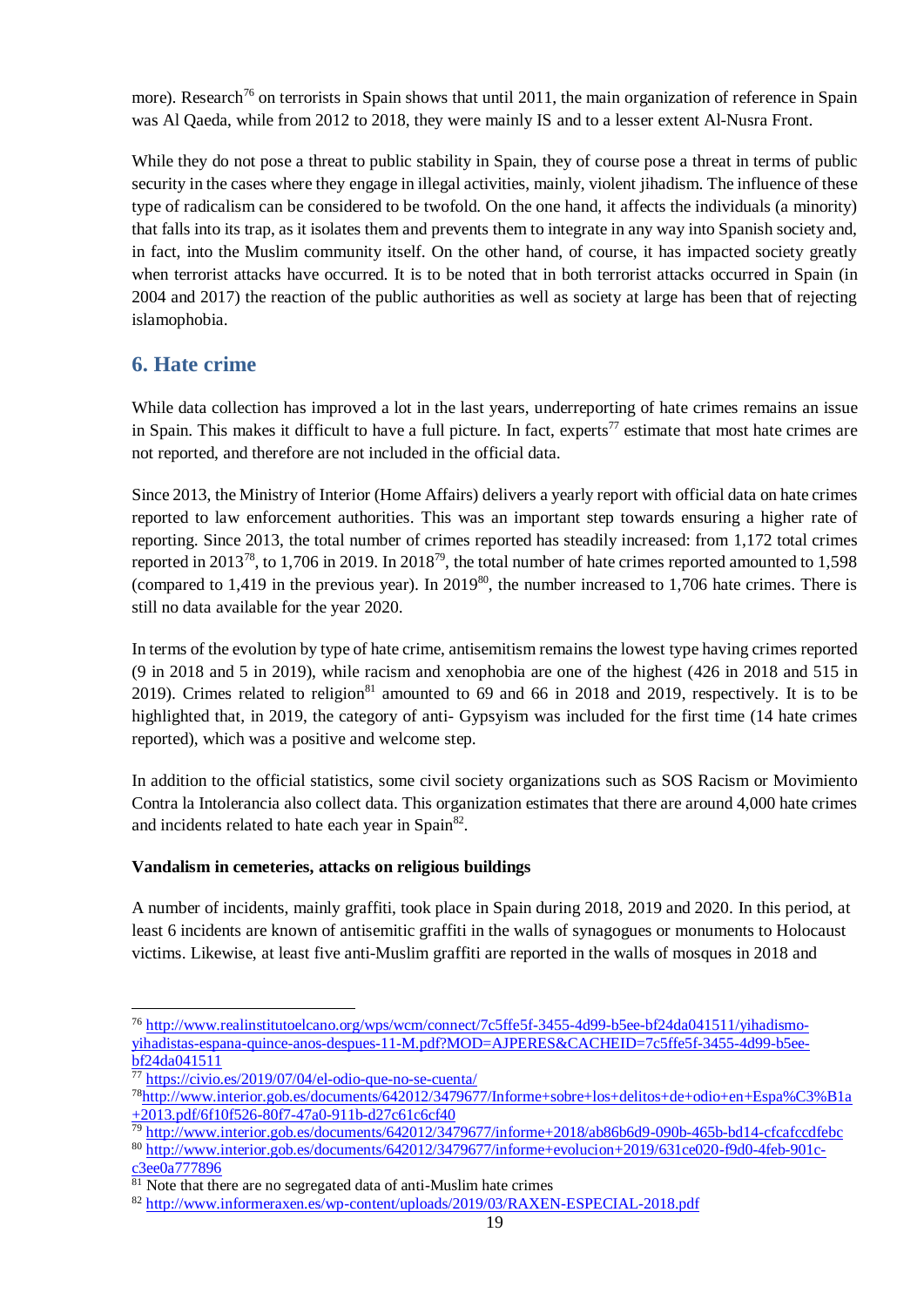2019<sup>83</sup>. Other organizations report a higher number of vandalism actions (Spanish Muslim Association for Human Rights, for example, reports 4 incidents in 2019 in mosques and 10 more in other public spaces)

**Inter-ethnic clashes.** There have not been any inter-ethnic clashes in Spain.

### **Cases of violence on racial, ethnic, religious grounds, attacks on human rights defenders and antifascists**

Cases of violence on these grounds have been abundant in Spain during 2018, 2019 and 2020. As explained above, the cases reported are just the tip of the iceberg, although some improvement has been made. There are several NGOs reporting incidents and violent attacks (regardless of whether they are reported to the authorities or not). Thus, in 2018 and 2019, 20 and 25 violent attacks against people (respectively) on the grounds of racism and xenophobia are reported, as well as 6 and 4 (also in those years) on the grounds of anti-Muslim bias<sup>84</sup>.

**Hate-motivated murders.** According to the project *Crímenes de Odio: Memoria de 25 años de olvido<sup>85</sup>* , there have been 101 hate-motivated murders in Spain from 1990 to 2000. Out of these, racism and xenophobia are the most common motivation. In 2018 there were two cases and in 2019 there were five.

**Terrorist attacks based on radical nationalism and religious fanaticism.** There have not been any terrorist attacks in Spain since the 2017 attacks in Barcelona and Cambrils.

# <span id="page-19-0"></span>**7. Conclusions for the period 2018-2020**

In the period reviewed in this report (2018 to 2020), two events have occurred that will have a huge impact in the state of tolerance -or intolerance- in Spain: the rise of the far-right party Vox, and the Covid-19 pandemic.

Firstly, the rise of Vox, the first far-right party to have representation in the Spanish Parliament in the last decades, signals a change in Spain. The country, that had managed to remain one of the few countries in Europa with no significant far-right party, has now ceased to be an exception in this regard. The consensus that existed until 2018 among most politicians not to politicise the immigration phenomenon is now ended. With their institutional representation comes a degree of legitimisation of their discourse and ideology, increased media attention, and funding. While it is still too early to assess whether the attitudes towards migration have changed, and not enough data is available yet, it will most likely have a negative impact. While the general attitudes towards migration and other minorities are generally positive (particularly compared to other European countries), in the current context, it is likely that xenophobic attitudes will rise, particularly those against Muslims<sup>86</sup>.

Related to this, and for the first time since the end of the dictatorship in Spain, the radical far-right feels legitimised and emboldened by Vox discourse. Attention needs to be paid to the growing coordination of far-right movements in Spain. Likewise, if the presence and actions of the far-right increased, this could also contribute to the radicalization of Islamism in Spain. The two types of radicalisation are related, one feeding back into the other $87$ .

l 83 According to Movimiento Contra la Intolerancia, an NGO that collects data on hate incidents and crimes.

<sup>84</sup> <https://hatecrime.osce.org/spain>

<sup>85</sup> <https://crimenesdeodio.info/es/>

<sup>86</sup> Rinken, S. (2019). El peligro de la xenofobia. El fenómeno migratorio en España. 221-227.

 $87$  Ibid.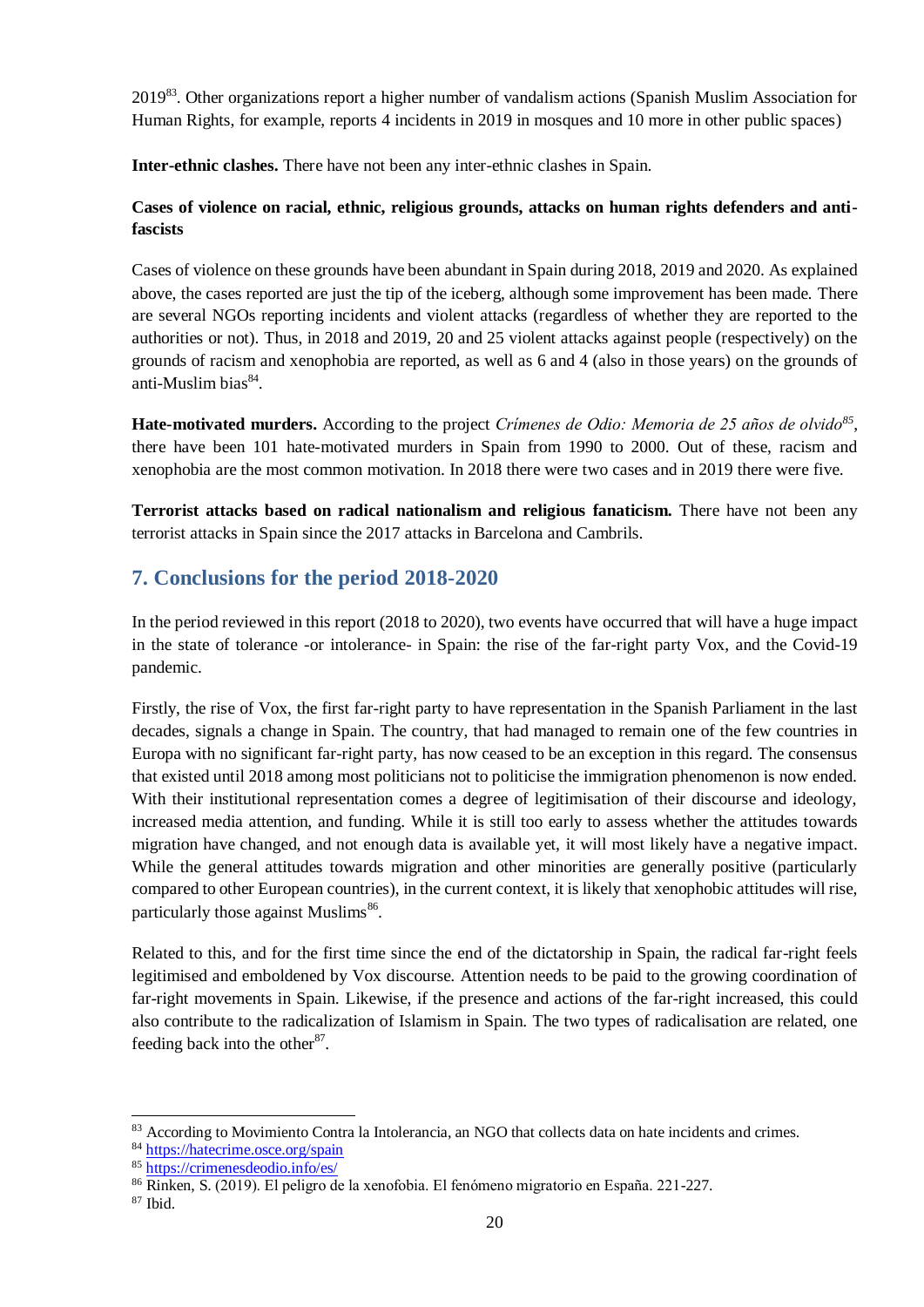Secondly, the Covid-19 will no doubt have a long-lasting impact in Spain. Politically, it has meant the delay in legislative measures that could have had a big impact, such as the proposed Comprehensive Bill for Equal Treatment and Non-discrimination, that would end the current fragmentation in the antidiscrimination legislation, or a potential change in the Foreigners Law, as had announced the government before the Covid-19 crisis. It will be interesting to see whether such fundamental legislation finally sees the light in Spain in the coming years. While the difficulties in forming a coalition government in 2019 seemed to indicate that it would be difficult to have a stable government, the general budget for 2021 has just been approved in the Spanish Parliament, sending signs that the current government might be stronger than initially thought, and might last for three more years until elections are due. If this is so, we could see important legislative measures taken, and it could also be an opportunity to remedy some of the shortcomings of the current framework described above and highlighted repeatedly by ECRI or the UN Rapporteurs, as well as many civil society organisations in Spain.

On the other hand, the economic and social impact the Covid-19 crisis will have in Spain will be visible in the coming years. The prospects are daunting, and the long-term impact on the wellbeing of minorities can be devastating. The most vulnerable population will be the most affected by the crisis. Furthermore, it is true that the economic crisis of 2008-2014, that hit Spain very hard, did not seem to have a major impact on attitudes towards migration, although it certainly had an impact in terms of rights such as the limitations in the free access to health care for irregular migrants in 2012. However, at that time there was a degree of political consensus not to use migration politically. This is not so now, with a far-right party in the Spanish Parliament, successfully setting the agenda and the terms of the debate on many issues, and the conservative Popular Party fighting not to lose more voters to them.

## <span id="page-20-0"></span>**8. Recommendations**

 $\overline{a}$ 

Several shortcomings and issues in the anti-discrimination and equality framework in Spain have been highlighted in this report. While Spain has made fundamental steps in the last decades towards equality and against discrimination and hate, there certainly is room for improvement. The UN, ECRI, and other international organisations and committees regularly issue recommendations to Spain in this regard.

#### **General recommendations for joining international agreements and conventions**

- Ratify the International Convention on the Protection of the Rights of All Migrant Workers and Members of Their Families<sup>88</sup>.

#### **General recommendations for adjusting the legal framework**

- Enact a comprehensive equality and non-discrimination legislation that applies also to non-citizens.
- Amend article 22.4 of the Spanish Criminal Code to include anti-Gypsyism as an aggravating circumstance for any offence.
- Amend the Spanish Criminal Code to ensure compliance with ECRI's General Policy Recommendation No. 7 on national legislation to combat racism and racial discrimination<sup>89</sup>. The most important aspects are to add the grounds of colour, language, citizenship and gender identity in all relevant articles, add the support for groups that promote racism as a criminal offence, and

<sup>&</sup>lt;sup>88</sup> It is to be noted that the Convention has not been ratified year by any EU country.

<sup>89</sup> <https://rm.coe.int/ecri-general-policy-recommendation-no-7-revised-on-national-legislatio/16808b5aae>